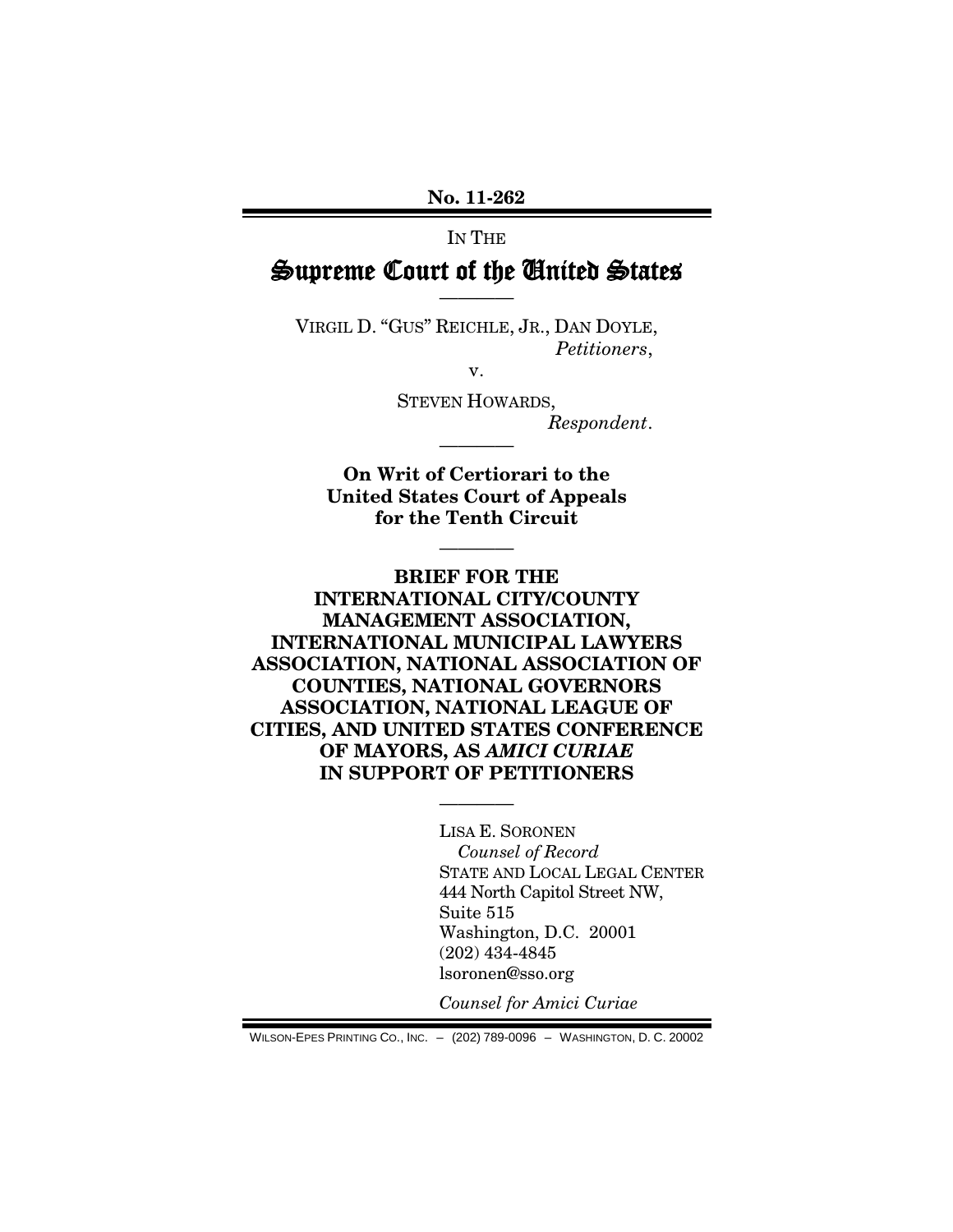### **QUESTIONS PRESENTED**

Whether a person who is arrested upon probable cause is barred from bringing a First Amendment retaliatory arrest claim against the arresting officer?

Whether the Secret Service agents in this case were properly denied qualified immunity?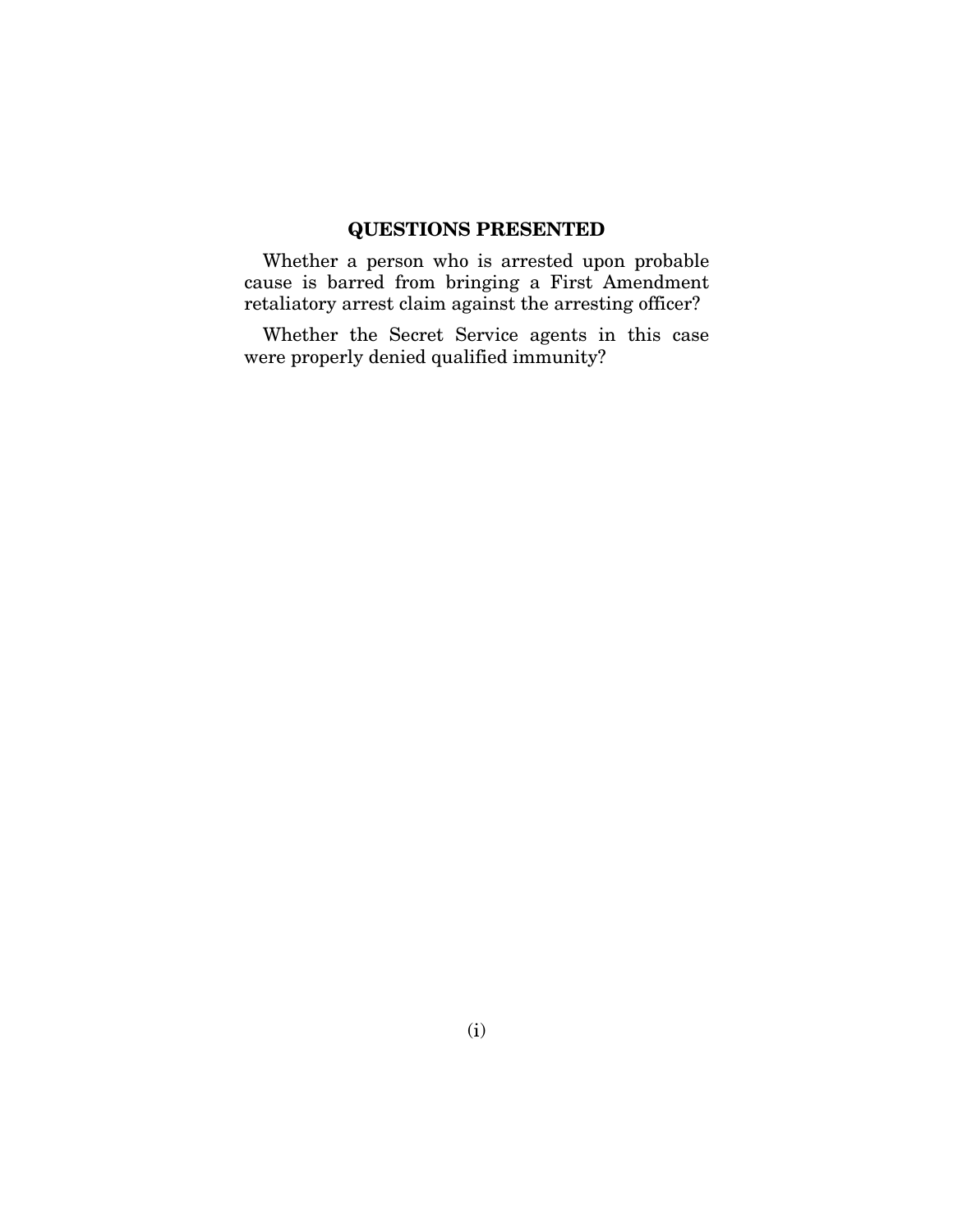# TABLE OF CONTENTS

|                                                                                                                                                                                           | Page           |
|-------------------------------------------------------------------------------------------------------------------------------------------------------------------------------------------|----------------|
|                                                                                                                                                                                           | $\mathbf{i}$   |
| TABLE OF AUTHORITIES                                                                                                                                                                      | V              |
| INTRODUCTION AND INTERESTS OF                                                                                                                                                             | 1              |
|                                                                                                                                                                                           | $\overline{2}$ |
|                                                                                                                                                                                           |                |
| SUMMARY OF ARGUMENT                                                                                                                                                                       | $\overline{4}$ |
|                                                                                                                                                                                           | 5              |
| I. PROBABLE CAUSE SHOULD BAR<br>FIRST AMENDMENT RETALIATORY                                                                                                                               | 5              |
| A. State and Local Law Enforcement<br>Will Be Significantly Impeded If<br><b>First Amendment Retaliatory Arrest</b><br>Claims Are Permitted When Prob-<br>able Cause Supported The Arrest | 5              |
| 1. Almost Every Persons Arrested<br>Might Be Able To Subject Officers<br>To A First Amendment Retali-                                                                                     | 7              |
| 2. Officers Who Arrest Someone for<br>Probable Cause Rather Than<br>His or Her Speech Will Have<br>Difficulty Defending Themselves                                                        | 10             |
| 3. The Presence Of Constitutionally<br>Protected Speech May Deter<br>Officers From Making Lawful                                                                                          |                |
|                                                                                                                                                                                           | 12             |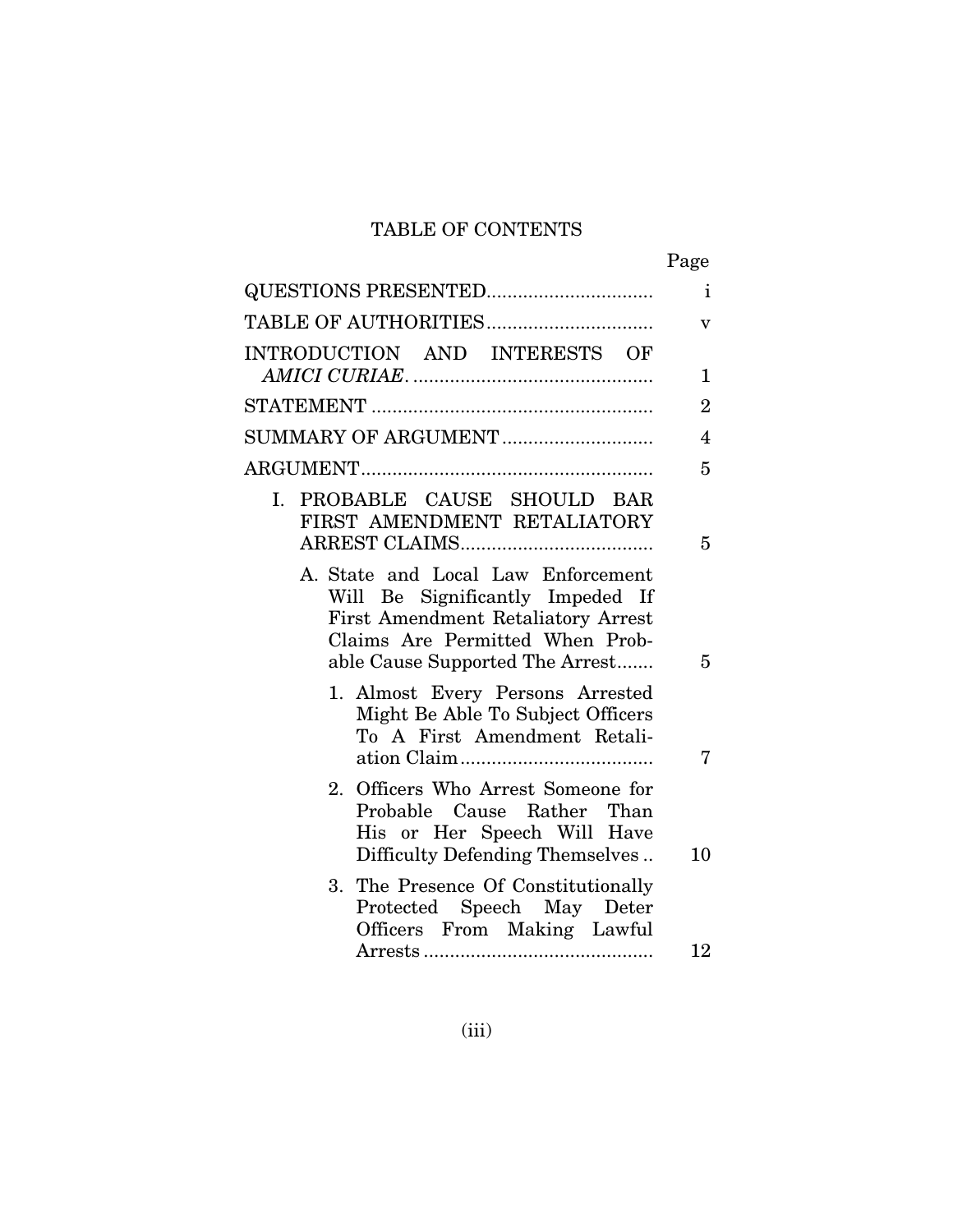# TABLE OF CONTENTS—Continued

|--|--|--|--|

| 4. Savvy Arrestees May Purpose-<br>fully Engage in Constitutionally<br>Protected Speech to Avoid Arrest | 14 |
|---------------------------------------------------------------------------------------------------------|----|
| B. True Victims Of First Amendment<br>Retaliatory Arrest Claims Have<br>Recourse Other Than Litigation  | 14 |
| C. The Rationale of <i>Hartman</i> Extends<br>to Retaliatory Arrest Claims                              | 17 |
| II. THE TENTH CIRCUIT ERRED IN<br>DENYING QUALIFIED IMMUNITY                                            | 18 |
|                                                                                                         |    |
|                                                                                                         | 21 |
|                                                                                                         |    |

iv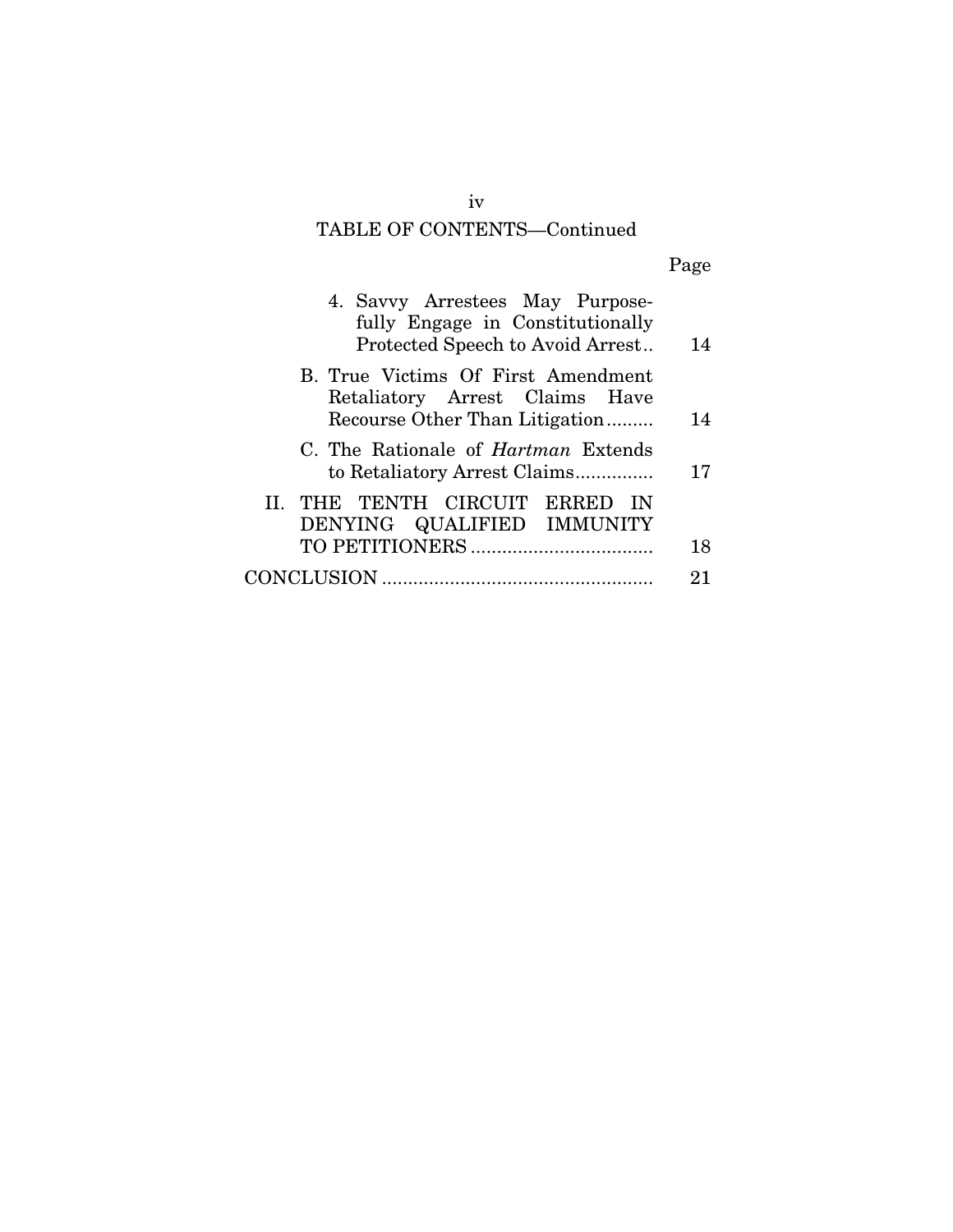## v TABLE OF AUTHORITIES

# CASES Page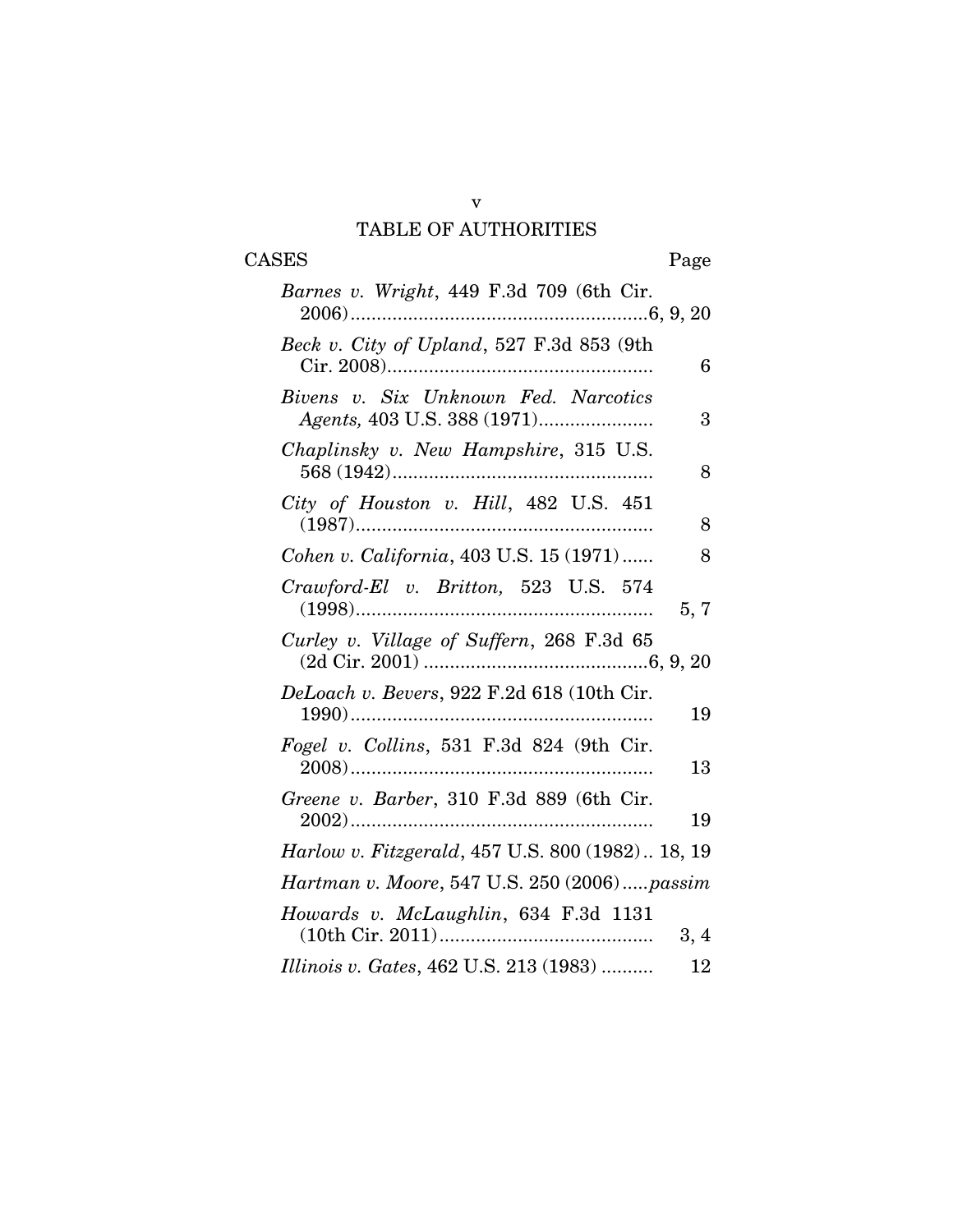# TABLE OF AUTHORITIES—Continued

| ×<br>w<br>۰. |
|--------------|
|--------------|

| Jones. v. Parmley, 465 F.3d 46 (2d Cir.                                           | 5,6   |
|-----------------------------------------------------------------------------------|-------|
| Keenan v. Tejeda, 290 F.3d 252 (5th Cir.                                          | 6, 20 |
| Kennedy v. City of Villa Heights, 635 F.3d                                        | 5,6   |
| <i>King v. Ambs,</i> 519 F.3d 607 (6th Cir. 2008)                                 | 6, 11 |
| Leonard v. Robinson, 477 F.3d 46 (6th Cir.                                        | 6     |
| Merkle v. Upper Durbin School District,<br>211 F.3d 782 (3d Cir. 2000)            | 20    |
| Mesa v. Prejean, 543 F.3d 264 (5th Cir.                                           | 6     |
| Mozzochi v. Borden, 959 F.2d 1174 (2d Cir.                                        | 6     |
| Mt. Healthy City School District v. Doyle,                                        |       |
| Perry Education Association v. Perry Local<br>Educators' Association, 469 U.S. 37 | 8     |
| Ponce v. Socorro Independent School<br>District, 508 F.3d 765 (5th Cir. 2007)     | 13    |
| Reed v. City of Enterprise, 140 F.3d 1378                                         |       |
| Singer v. Fulton County Sheriff, 63 F.3d                                          | 6, 8  |

vi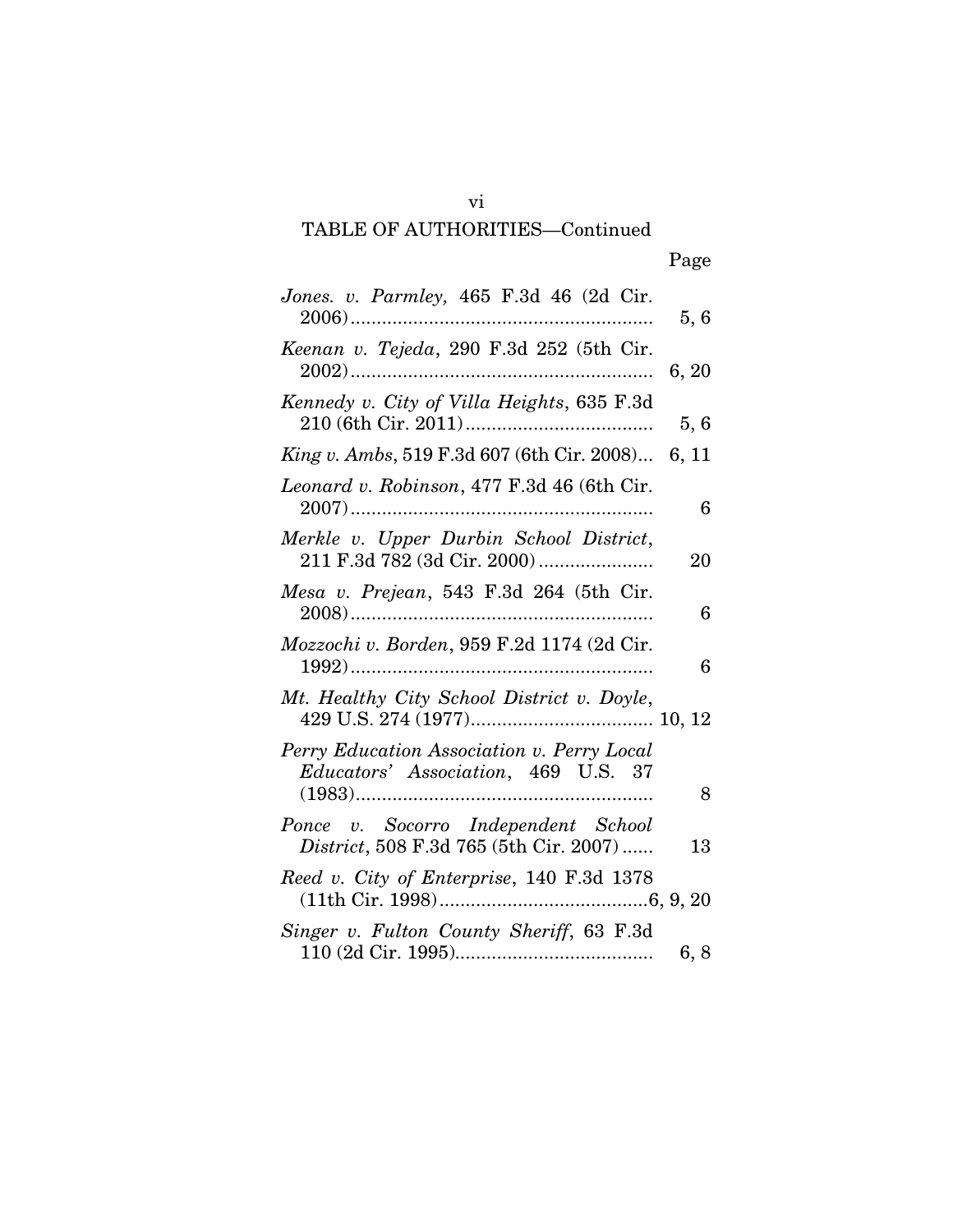### vii

# TABLE OF AUTHORITIES—Continued

# Page

| Skoog v. County of Clackamas, 469 F.2d                                   |      |
|--------------------------------------------------------------------------|------|
| Smithson v. Aldrich, 235 F.3d 1058 (8th                                  |      |
| Texas v. Johnson, 491 U.S. 397 (1989)                                    |      |
| Tinker v. Des Moines Independent School<br>District, 393 U.S. 503 (1969) | -8   |
| Williams v. City of Carl Junction, 480 F.3d                              | 6, 8 |

## **CONSTITUTION**

### **STATUTES**

| $5^{\circ}$ |
|-------------|
| - 5         |
|             |

## OTHER AUTHORITIES

| Associated Press, Occupy Protestors                                                                                                 |  |
|-------------------------------------------------------------------------------------------------------------------------------------|--|
| Arrested at Iowa Campaign Offices,                                                                                                  |  |
| NPR, Dec. 31, 2011, http://www.npr.org/                                                                                             |  |
| 2011/12/ 31/144528950/occupy-protesters-                                                                                            |  |
| arrested-at-iowa-campaign-offices                                                                                                   |  |
| Citizen Complaints, CITY OF MILWAUKEE,<br>http://city.milwaukee.gov/Police/Citizen<br>Complaints.htm (last visited Jan. 16,<br>2012 |  |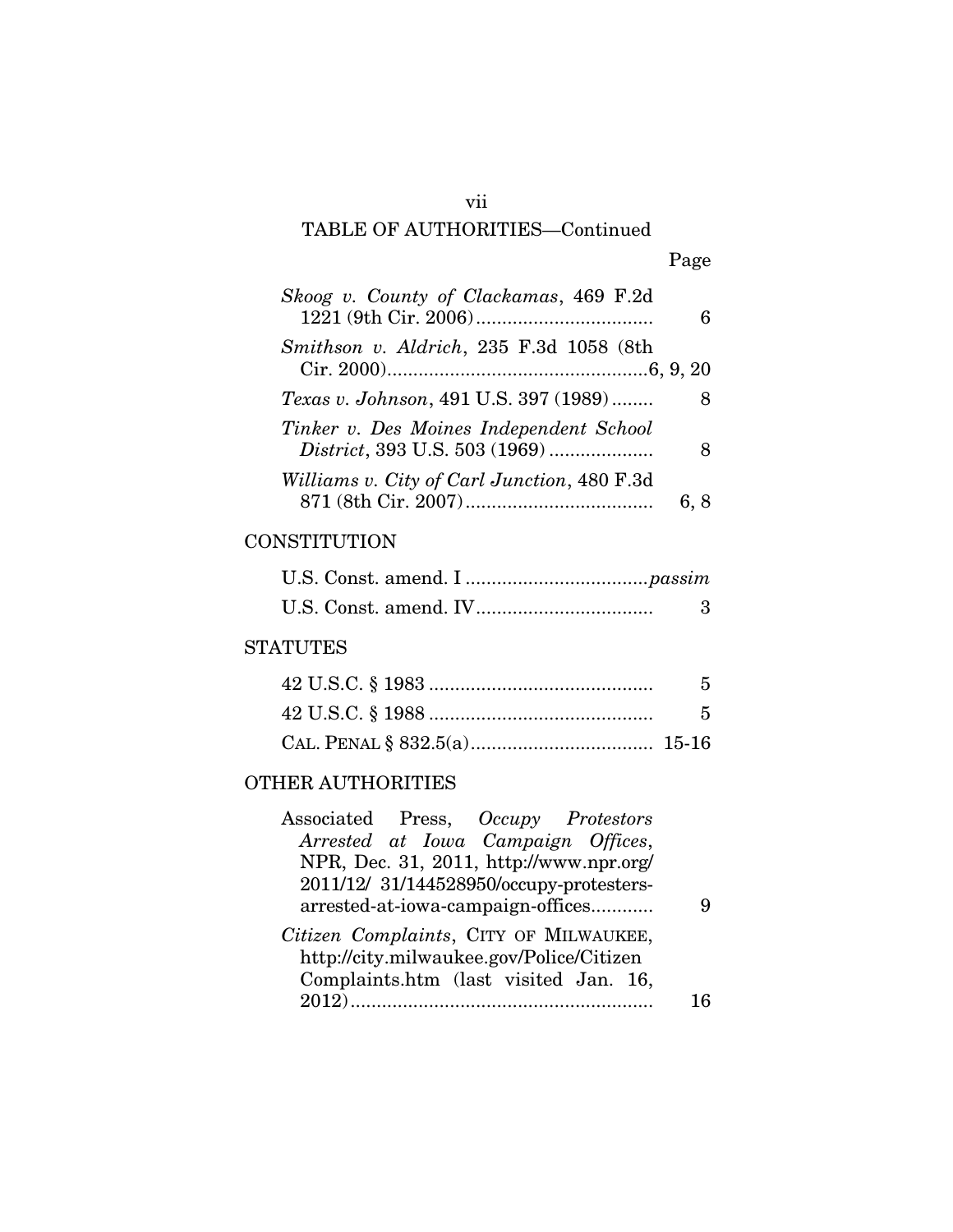## viii

# TABLE OF AUTHORITIES—Continued

| × |
|---|
|---|

| City of Rochester, ROCHESTER POLICE DEP-<br>ARTMENT CITIZEN COMPLAINT PROCESS,<br>http://www.cityofrochester.gov/rpdcompl<br>aintprocess/ (last visited Jan. 16, 2012)                                            | 16 |
|-------------------------------------------------------------------------------------------------------------------------------------------------------------------------------------------------------------------|----|
| How to File a Complaint, CITY OF CHICAGO<br><b>INDEPENDENT REVIEW AUTHORITY, http://</b><br>www.iprachicago.org/howtofile.html (last                                                                              | 15 |
| Forms and General Information, CITY OF<br>MT. PLEASANT, MICHIGAN, http://www.<br>iprachicago.org/howtofile.html (last visited                                                                                     | 15 |
| James Lynch, At Least Eleven Occupy<br>Protesters Arrested in Clashes at Port of<br>Seattle, Q13 FOX NEWS, Dec. 12, 2011,<br>http://www.q13fox.com/news/kcpq-occupy-<br>protests-plan-to-blockade-port-of-seattle | 9  |
| Mass Arrest at 'Occupy' Protest in Chicago,<br>RT.COM, Oct. 16, 2011, http://rt.com/<br>news/chicago-protest-arrest-police-971/                                                                                   | 9  |
| OccupyArrests.com, http:/cupyarrests.moon<br>fruit.com/ (last visited Jan. 16, 2012)                                                                                                                              | 9  |
| OFFICE OF POLICE COMPLAINTS, http://<br>policecomplaints.dc.gov/occr/site/default.<br>asp (last visited Jan. 16, 2012)                                                                                            | 15 |
| Personnel Complaint Procedure, SACRA-<br>MENTO POLICE DEPARTMENT, http://www.<br>sacpd.org/contact/complaint/ (last visited                                                                                       |    |
|                                                                                                                                                                                                                   | 15 |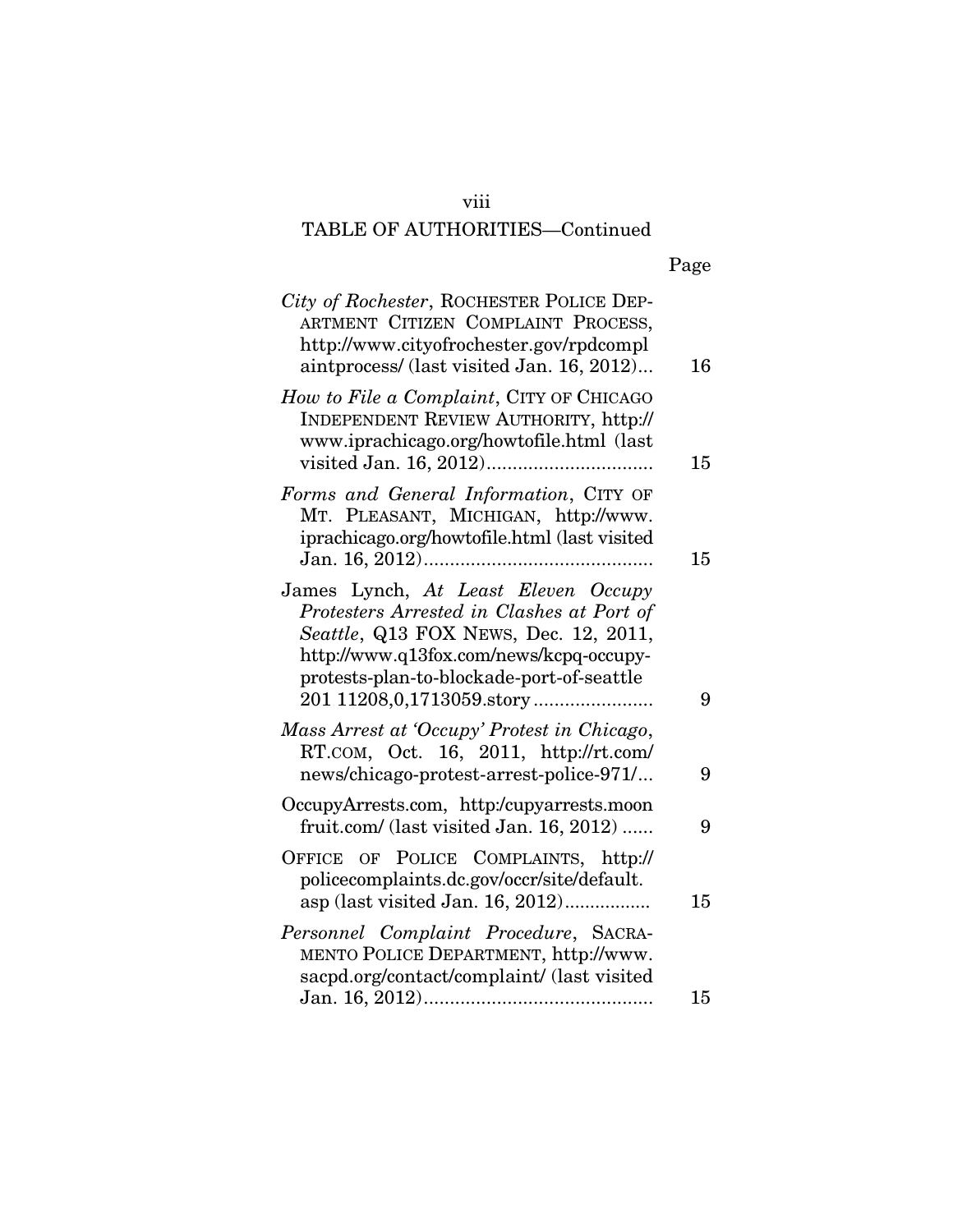# TABLE OF AUTHORITIES—Continued

# Page

| <i>Police Department</i> , TOWN OF MADISON,   |     |
|-----------------------------------------------|-----|
| http://www.town.madison.wi.us/police/         |     |
| complaint.html (last visited Jan. 16,         |     |
|                                               | 16  |
| Recidivism, OFFICE OF JUSTICE PROGRAMS,       |     |
| http://bjs.ojp.usdoj.gov/index.cfm?ty=tp $\&$ |     |
| tid=17 (last visited Jan. 16, 2012)           | 1 A |

ix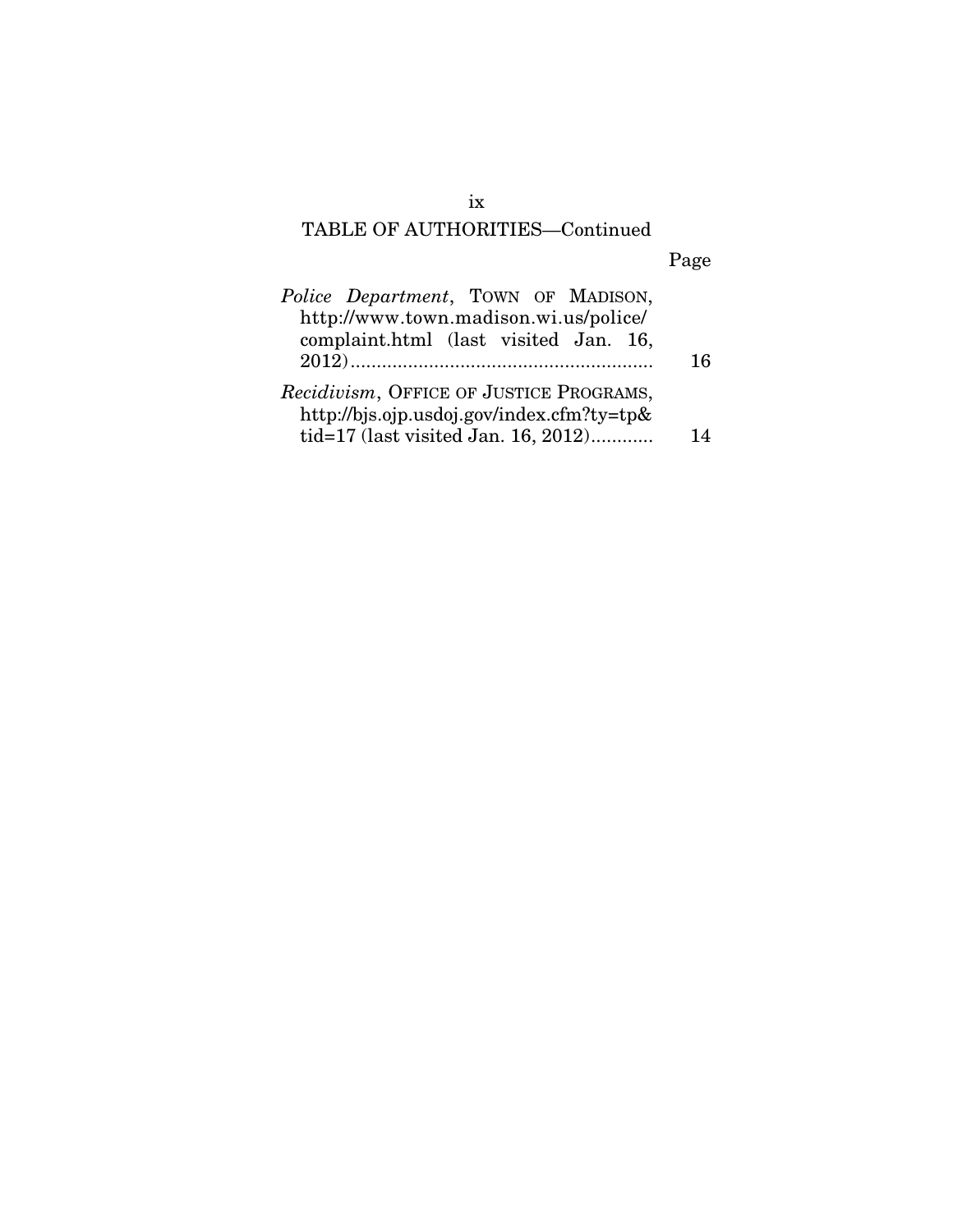### **INTRODUCTION AND INTERESTS OF** *AMICI CURIAE* [1](#page-9-0)

*Amici* and their members represent all levels and aspects of state and local government including law enforcement agencies such as state police, county sheriff departments, and municipal police forces. *Amici* and their members have an interest in ensuring that the police officers they employ to protect the public safety are able to arrest citizens based upon probable cause without fearing the officers will be sued for money damages for First Amendment violations. *Amici* and their members likewise have an interest in ensuring that police officers are granted qualified immunity when the law isn't clearly established as their members may pay the money damages.

The International City/County Management Association (ICMA) is a nonprofit professional and educational organization of over 9,000 of appointed chief executives and assistants serving cities, counties, towns, and regional entities. Its mission is to create excellence in local governance by advocating and developing the professional management of local governments throughout the world.

The International Municipal Lawyers Association (IMLA) has been an advocate and resource for local government attorneys since 1935. Owned solely by its more than 3,000 members, IMLA serves as an

<u>.</u>

<span id="page-9-0"></span><sup>&</sup>lt;sup>1</sup>The parties have consented to the filing of this brief, and their letters of consent are on file with the Clerk. No counsel for any party has authored this brief in whole or in part, and no person or entity, other than the *amici* and their counsel, has made a monetary contribution intended to fund the preparation or submission of this brief. *See* Rule 37.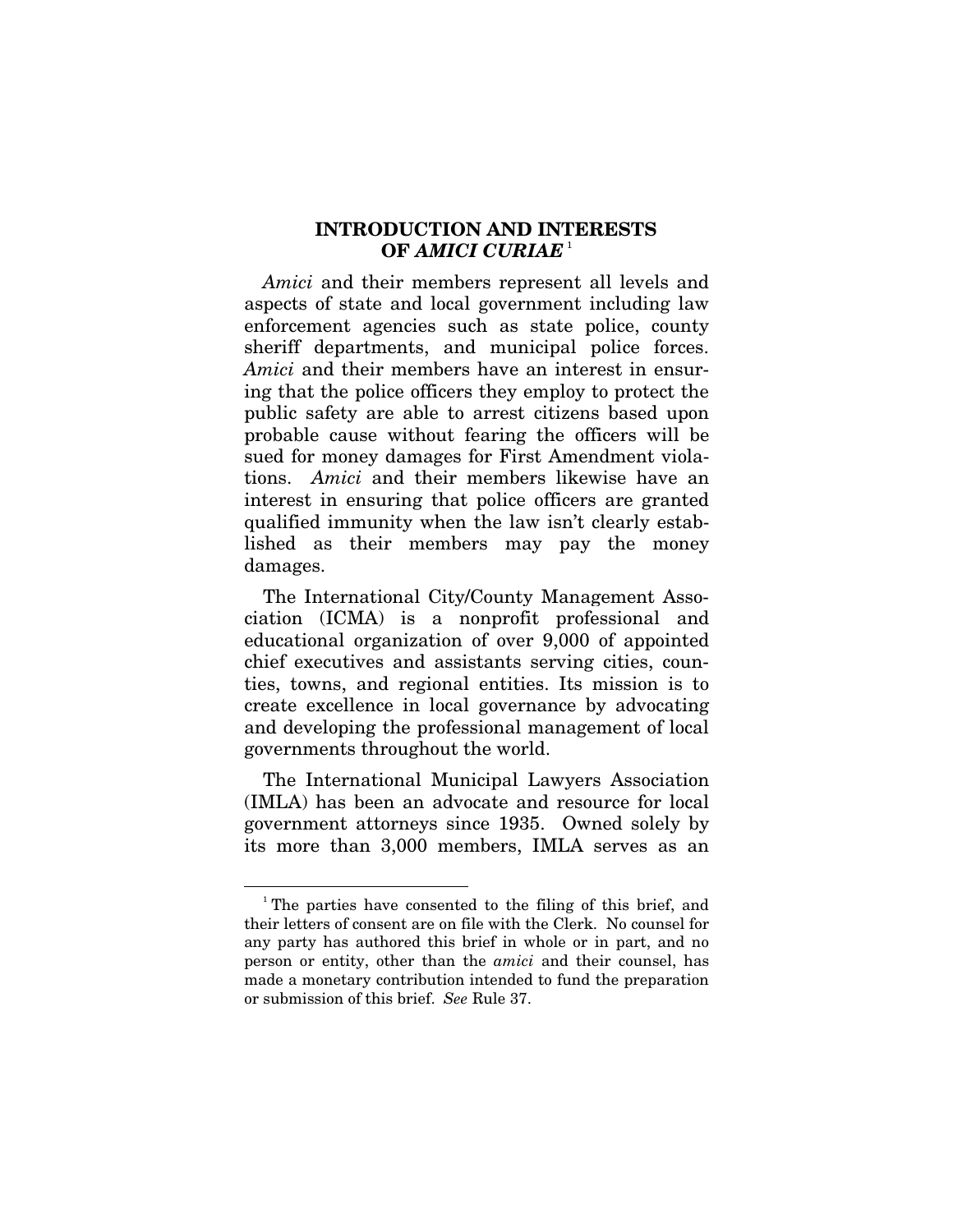international clearinghouse for legal information and cooperation on municipal legal matters.

The National Association of Counties (NACo) is the only national organization that represents county governments in the United States. NACo provides essential services to the nation's 3,068 counties through advocacy, education, and research.

Founded in 1908, the National Governors Association (NGA) is the collective voice of the nation's governors. Its members are the governors of the 50 states, three territories, and two commonwealths.

The National League of Cities (NLC), founded in 1924, is the oldest and largest organization representing municipal governments throughout the United States. Working in partnership with 49 state municipal leagues, NLC serves as a national advocate for the more than 19,000 cities, villages, and towns it represents. Its mission is to strengthen and promote cities as centers of opportunity, leadership, and governance.

The U.S. Conference of Mayors (USCM), founded in 1932, is the official nonpartisan organization of all United States cities with populations of more than 30,000. There are over 1,200 such cities in the country today. Each of these cities is represented in the Conference by its chief elected official, the mayor.

#### **STATEMENT**

This case arises from the arrest of Steven Howards following an encounter with Vice President Dick Cheney at an outdoor shopping mall. Pet. App. at 5. Petitioners Gus Reichle and Dan Doyle were part of the Secret Service team assigned to protect the Vice President. *Id.* The mall had not been screened for weapons. *Id.*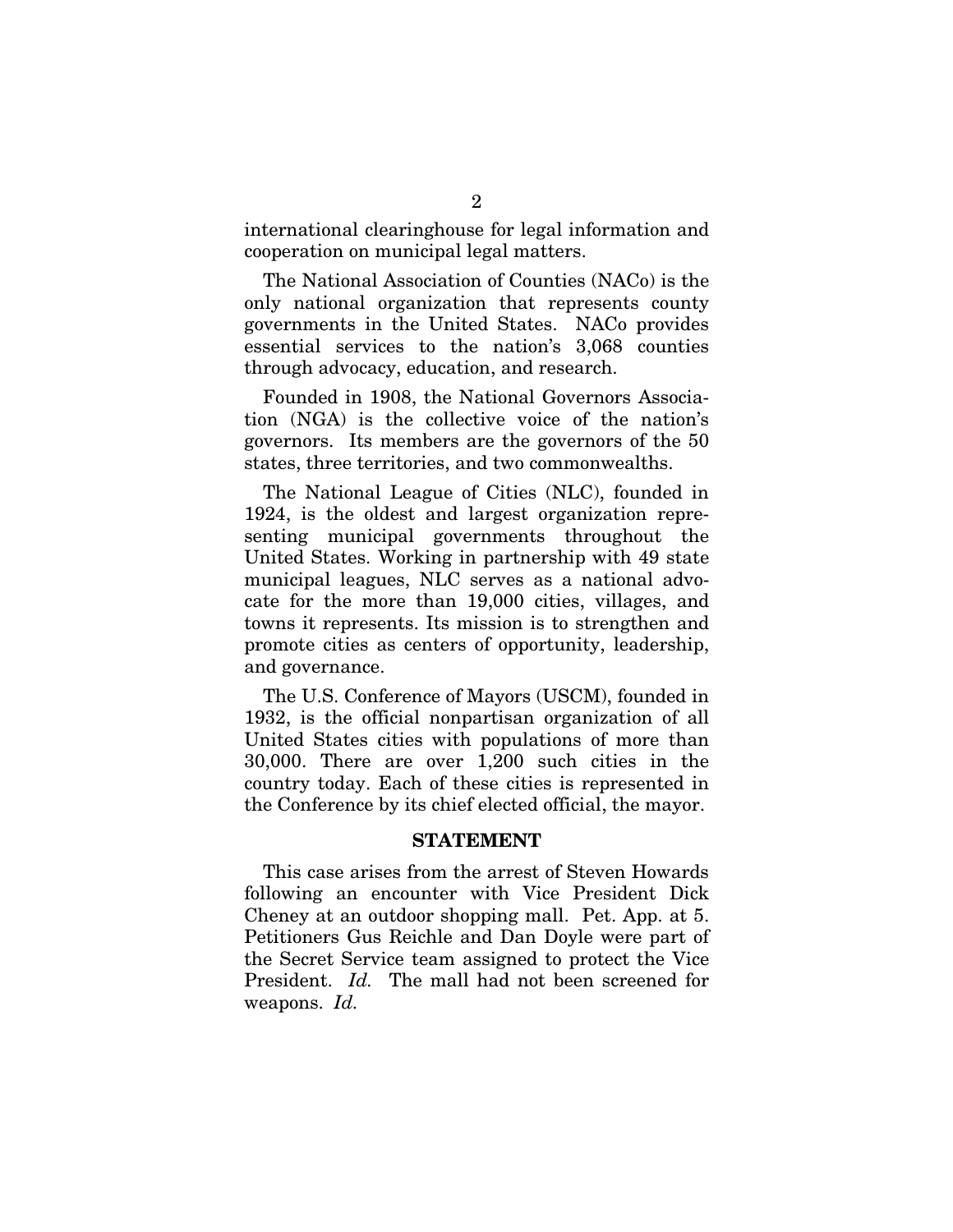Prior to the encounter, Agent Doyle overhead Mr. Howards speaking into his cell phone, "I'm going to ask him how many kids he's killed today." *Id.* Mr. Howards approached the Vice-President holding an opaque bag, told the Vice-President that his policies in Iraq were disgusting, and then made unsolicited physical contact with the Vice President. *Id.*

The foregoing information was relayed to Agent Reichle who then approached Mr. Howards, presented his badge, and asked to speak with Mr. Howards. *Id.* at 5-6. Mr. Howards was initially uncooperative, and then did not answer truthfully when asked whether he had made contact with the Vice President. *Id.* at 6. Mr. Howards was arrested for harassment, held for a few hours, then released. *Id.* State charges were dismissed. No federal charges were filed. *Id.*

Mr. Howards brought a *Bivens* action against the Petitioners and others alleging that he was arrested without probable cause in violation of the Fourth Amendment and in retaliation for the exercise of his First Amendment rights. *Howards v. McLaughlin*, 634 F.3d 1131 (10th Cir. 2011). Petitioners moved for summary judgment on the basis of qualified immunity, but the motion was denied. 634 F*.*3d at 1138. Petitioners took an interlocutory appeal.

The Court of Appeals for the Tenth Circuit reversed in part, holding that taking the facts in the light most favorable to Mr. Howards, Petitioners had probable cause to arrest him for lying to them. *Id.* at 1142. Therefore, Petitioners were entitled to qualified immunity on Mr. Howards' Fourth Amendment claim. *Id.*

Nonetheless, the court of appeals held that prior circuit precedent permitted a plaintiff to pursue a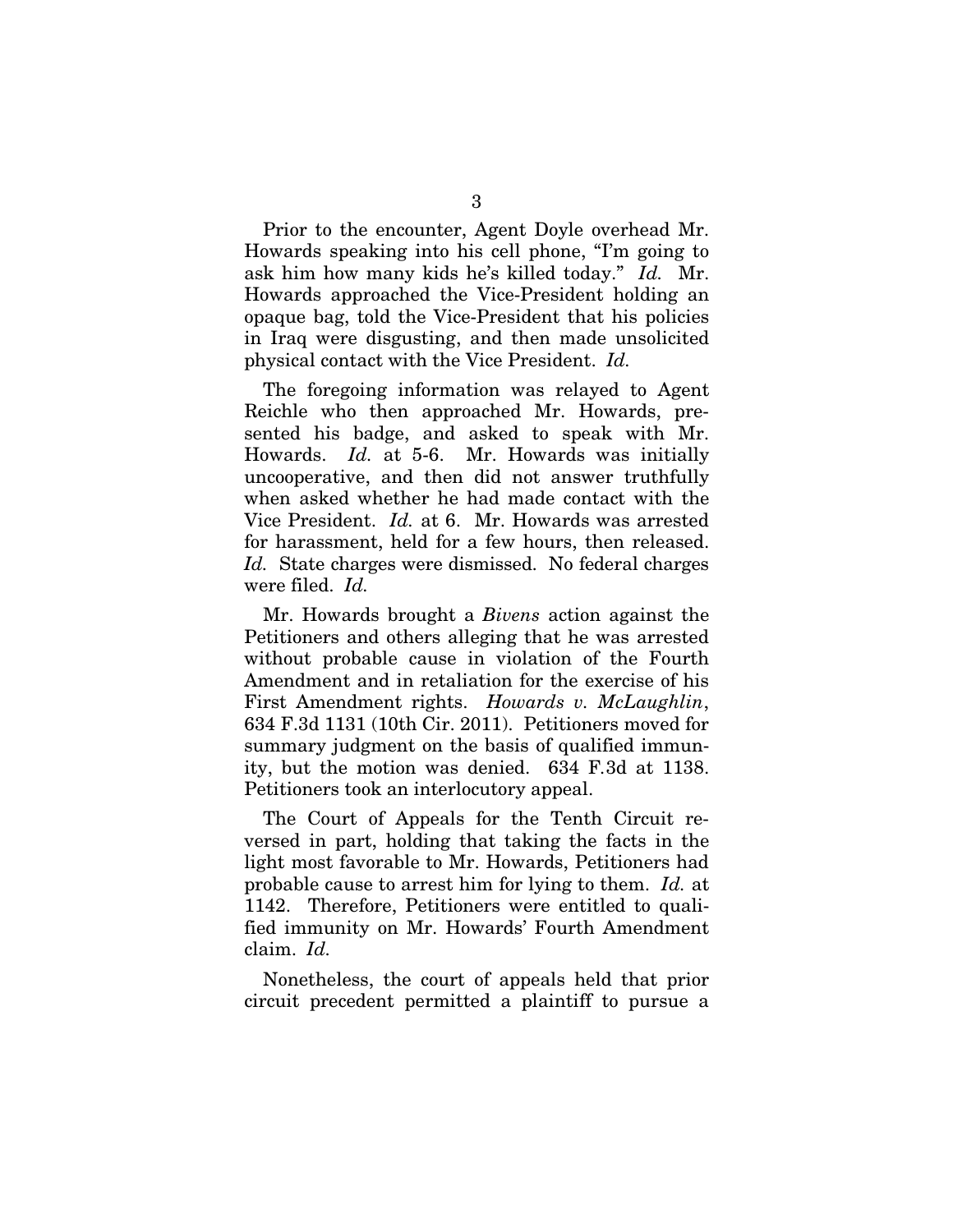First Amendment retaliatory arrest claim notwithstanding the existence of probable cause to make the arrest. *Id.* at 1148-49. The court then held that this Court's decision in *Hartman v. Moore*, 547 U.S. 250 (2006), which held that a plaintiff bringing a retaliatory prosecution claim must plead and prove a lack of probable cause, did not affect or even unsettle prior circuit precedent. Therefore, the court affirmed the trial court's denial of the Petitioners' motion for summary judgment on the First Amendment claim. 634 F*.*3d at 1148.

#### **SUMMARY OF ARGUMENT**

In this case this Court must balance the rights of citizens to speak with the rights of state and local police officers to make arrests where probable cause is present. This balance should weigh in favor of police officers who may otherwise be the victim of lawsuits for money damages, which may arise often and are difficult to defend. Retaliatory arrest claims are easy for a citizen to allege and difficult for a police officer to disprove. If First Amendment retaliatory arrest claims are allowed to go forward even where probable cause is present, state and local police officers may be disinclined to make arrests, which will be detrimental to public safety. And the rationale for the no-probable-cause requirement for First Amendment retaliatory prosecution claims adopted by this Court in *Hartman v. Moore*, 547 U.S. 250 (2006), applies equally to retaliatory arrest claims.

The Secret Service agents in this case should have been granted qualified immunity. The impact of *Hartman* on previous Tenth Circuit retaliatory arrest case law was unknown until the Tenth Circuit ruled in this case. Because not even experienced lawyers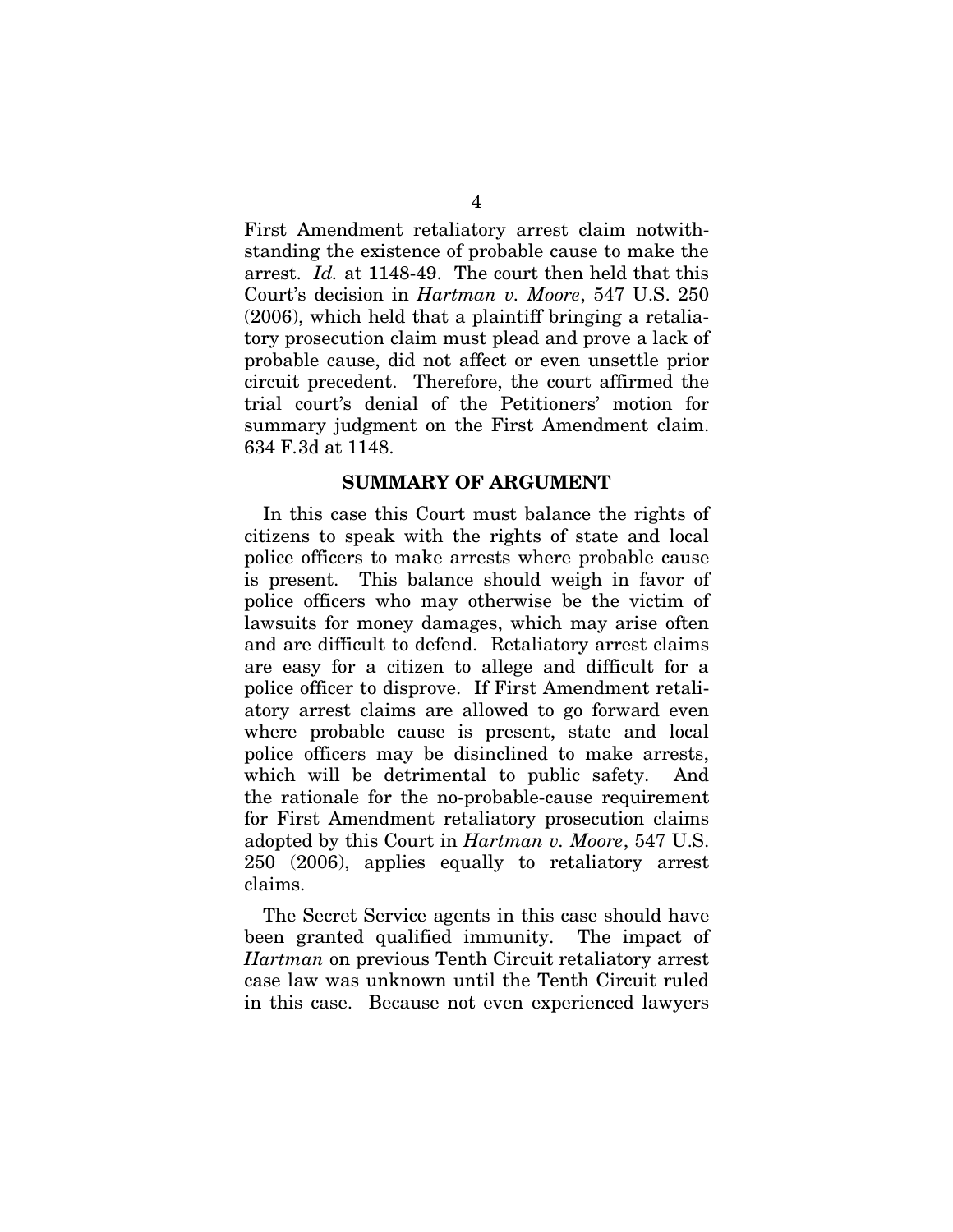could predict how the Tenth Circuit would apply *Hartman* to retaliatory arrests claims, qualified immunity should be granted to police officers asked, practically speaking, to do just that.

#### **ARGUMENT**

### **I. PROBABLE CAUSE SHOULD BAR FIRST AMENDMENT RETALIATORY ARREST CLAIMS.**

**A. State and Local Law Enforcement Will Be Significantly Impeded If First Amendment Retaliatory Arrest Claims Are Permitted When Probable Cause Supported The Arrest.**

The guarantees of the Free Speech Clause prohibit government officials from taking retaliatory action against an individual because of an exercise of his or her free speech rights. *Crawford-El v. Britton*, 523 U.S. 574, 592 (1998). Persons who believe that government officials retaliated against them for an exercise of their free speech rights may bring an action for money damages and attorney fees pursuant to 42 U.S.C. § 1983 and 42 U.S.C. § 1988. Consistent with this framework, citizens who have been arrested *without probable cause* in retaliation for constitutionally protected expression state a valid First Amendment claim. *See generally Kennedy v. City of Villa Heights*, 635 F.3d 210 (6th Cir. 2011) (denying summary judgment to police officer where arrest of citizen lacked probable cause); *Jones. v. Parmley*, 465 F.3d 46 (2d Cir. 2006) (same).This case, however, arises out of a narrow species of First Amendment retaliation suits in which the plaintiff was lawfully arrested *based upon an objective showing of probable cause*.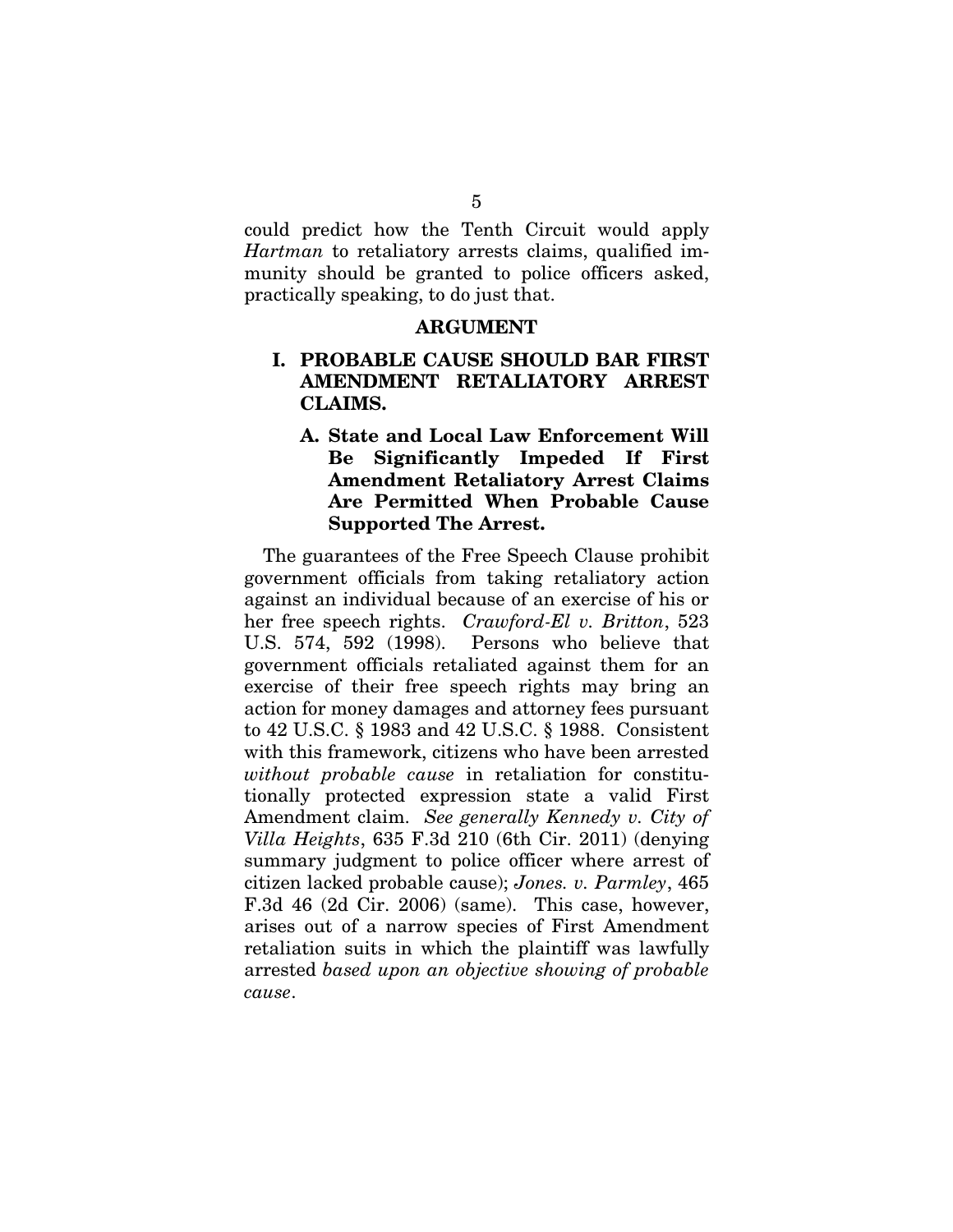While the facts in this case involve federal officers protecting the Vice President of the United States, the vast majority of cases addressing this issue involve local law enforcement officials. *See, e.g., Kennedy v. City of Villa Hills*, 635 F.3d 210 (action against municipal police officer); *Mesa v. Prejean*, 543 F.3d 264 (5th Cir. 2008) (same); *Beck v. City of Upland*, 527 F.3d 853 (9th Cir. 2008) (same); *King v. Ambs*, 519 F.3d 607 (6th Cir. 2008) (action against township police officer); *Williams v. City of Carl Junction*, 480 F.3d 871, 874-75 (8th Cir. 2007) (action against mayor and police chief); *Leonard v. Robinson*, 477 F.3d 46 (6th Cir. 2007) (action against municipal police officer); *Skoog v. County of Clackamas*, 469 F.2d 1221 (9th Cir. 2006) (action against county sheriff); *Jones v. Parmley*, 465 F.3d 46 (action against sheriff's deputies); *Barnes v. Wright*, 449 F.3d 709, 711-13 (6th Cir. 2006) (action against conservation officer); *Keenan v. Tejeda*, 290 F.3d 252, 256-57 (5th Cir. 2002) (action against county constables); *Curley v. Village of Suffern*, 268 F.3d 65, 68, 73 (2d Cir. 2001) (action against municipal police officers); *Smithson v. Aldrich*, 235 F.3d 1058, 1060 (8th Cir. 2000) (same); *Reed v. City of Enterprise*, 140 F.3d 1378 (11th Cir. 1998) (same); *Singer v. Fulton County Sheriff*, 63 F.3d 110, 12-13 (2d Cir. 1995) (action against county sheriff); *Mozzochi v. Borden*, 959 F.2d 1174 (2d Cir. 1992) (action against town manager and police officer).

State and local police officers protect the public peace in a variety of ways, ranging from working in conjunction with federal authorities on security arrangements for the President and Vice President to removing protesters from public spaces when they have violated the law. As discussed in more detail below, in almost every interaction a police officer has,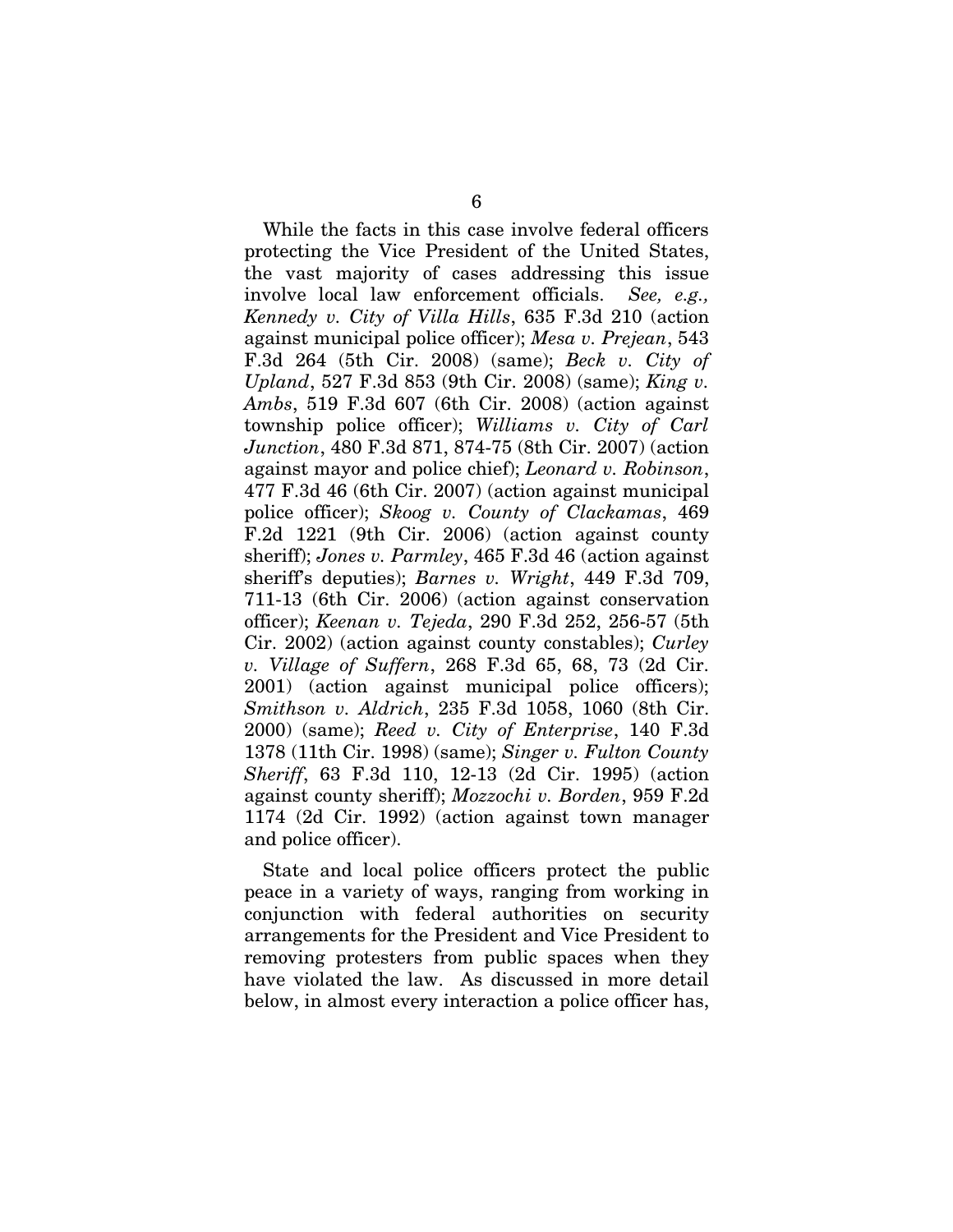he or she encounters speech protected by the First Amendment. As a result, the Court's disposition of this case will significantly affect the policing practices of state and local law enforcement officers.

This Court acknowledged in *Crawford-El* that a government official's motives are "easy to allege and hard to disprove." 523 U.S. at 585. So it is easy for an arrestee who called an officer a "fat slob" to claim this was the "real" reason the officer arrested him. And it is hard for the officer to prove she "really" arrested him for loitering in violation of a local ordinance. In this case this Court must strike a balance between the rights of citizens to express themselves and the rights of police officers to make lawful arrests. This Court should strike this balance in favor of state and local police officers who will otherwise be subject to lawsuits for money damages that are difficult to disprove.

### **1. Almost Every Persons Arrested Might Be Able To Subject Officers To A First Amendment Retaliation Claim.**

In *Hartman v. Moore*, 547 U.S. 250, 258-59 (2006), this Court was skeptical that the volume of litigation involving retaliatory prosecutions in violation of the First Amendment was a reason to require the absence of probable cause. But arrests are very different from prosecutions when it comes to free speech. Most people facing prosecution have not spoken publically about a matter related to their prosecution like the Respondent in *Hartman*. By contrast, almost every arrest involves some verbal exchange between the officer and the arrestee.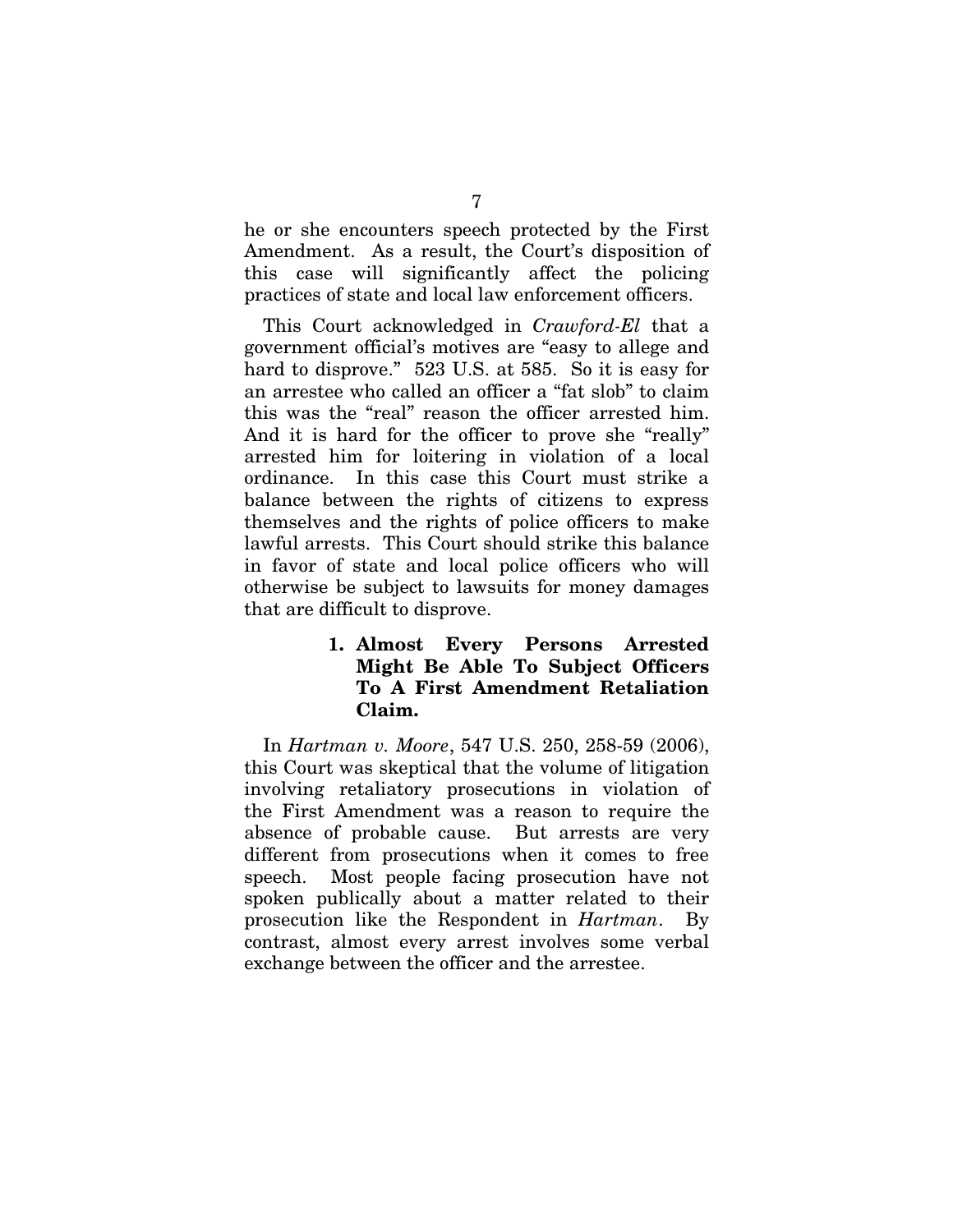Law enforcement officers patrol the streets, sidewalks, and parks—spaces that "have immemorially been held in trust for the use of the public and, time out of mind, have been used for purposes of assembly, communicating thoughts between citizens, and discussing public questions." *Perry Education Association v. Perry Local Educators' Association*, 469 U.S. 37, 45 (1983). Virtually all speech that an officer encounters is protected by the First Amendment even if it is hostile,<sup>[2](#page-16-0)</sup> profane,<sup>[3](#page-16-1)</sup> or intended to cause discom-fort.<sup>[4](#page-16-2)</sup> And much of that abrasive speech is directed toward law enforcement officers. *See City of Houston v. Hill*, 482 U.S. 451, 462 (1987) (police must exhibit a higher degree of restraint responding to "fighting words"). So, every arrest could involve a possible First Amendment claim unless the arrestee is totally silent. And arrestees don't even have to speak to be protected by the First Amendment; an expressive message on a t-shirt, hat, or bumper sticker also may be protected by the First Amendment.<sup>[5](#page-16-3)</sup>

Lower court case law reveals the range of speech that has accompanied lawful arrests. Examples include the lawful arrest of a local activist/publisher for taking goods from a local market, $6$  the lawful issuance of more than two dozen citations to a self-described "pain in the neck,"<sup>[7](#page-16-5)</sup> the lawful arrest of an unsuccessful mayoral candidate for assault in a

<span id="page-16-1"></span><span id="page-16-0"></span>-

<sup>2</sup> *Chaplinsky v. New Hampshire*, 315 U.S. 568 (1942).

<sup>3</sup> *Cohen v. California*, 403 U.S. 15 (1971).

<sup>4</sup> *Texas v. Johnson*, 491 U.S. 397 (1989).

<span id="page-16-5"></span><span id="page-16-4"></span><span id="page-16-3"></span><span id="page-16-2"></span><sup>5</sup> *Tinker v. Des Moines Independent School District*, 393 U.S. 503 (1969).

<sup>6</sup> *Singer*, 63 F.3d at 12-13.

<sup>7</sup> *Williams*, 480 F.3d at 874-75.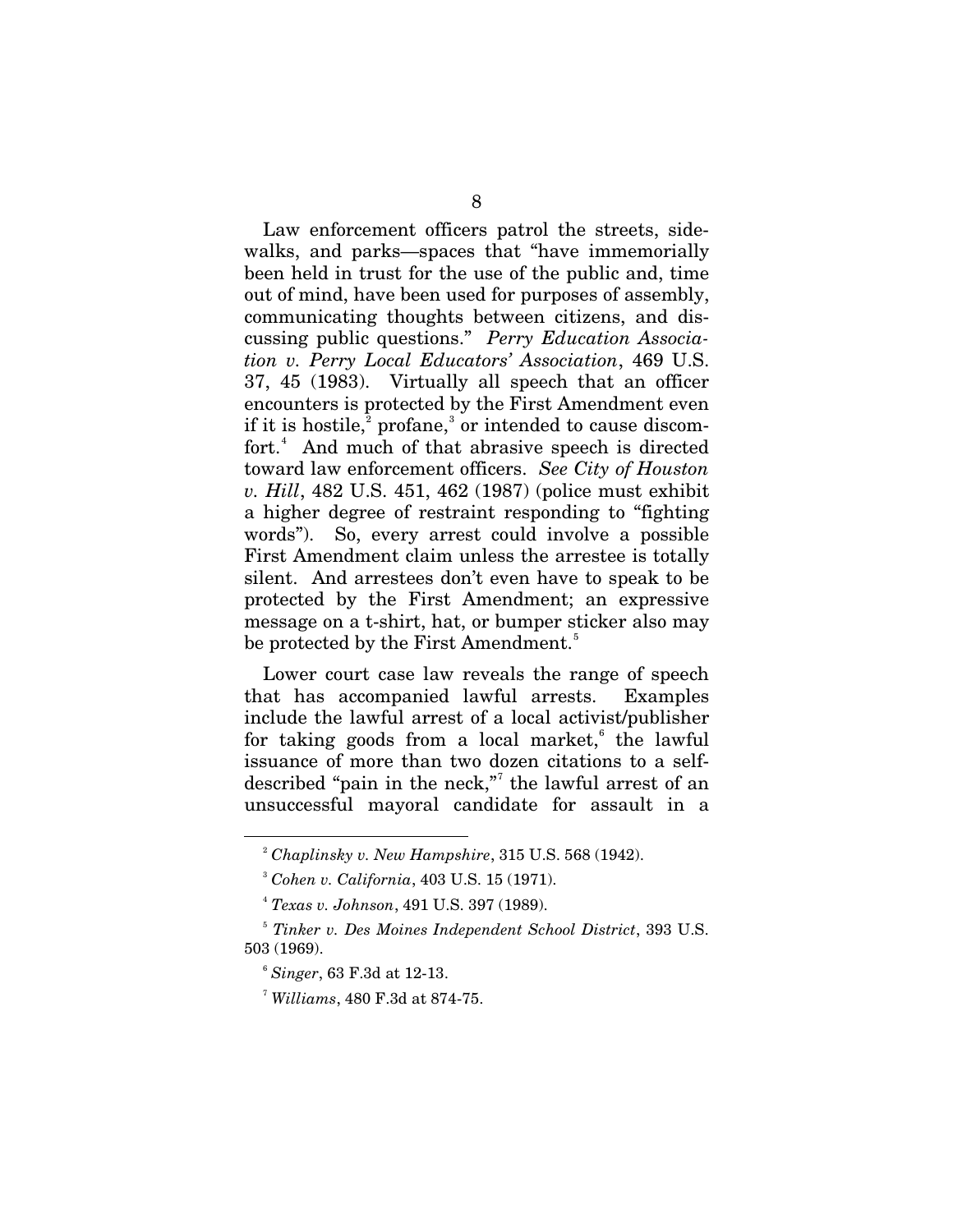barroom brawl, [8](#page-17-0) the lawful arrest of a bar owner for playing amplified music without a permit after he incited the disappointed crowd to begin an obscene chant,<sup>[9](#page-17-1)</sup> the lawful arrest of a sidewalk preacher for disorderly conduct,<sup>[10](#page-17-2)</sup> and the lawful arrest of a gun brandishing citizen who accused a conservation officer of failing to do his job. $11$ 

There are probably no better and more current examples of the potential for myriad First Amendment retaliatory arrest claims than cases arising out of the "Occupy" movement. OccupyArrests.com tracks the "total number of Occupy protesters arrested around the U.S. since Occupy Wall Street began on September 17, 2011." OccupyArrests.com (Jan. 16, 2012), [http:/cupyarrests.moonfruit.com/.](http://occupyarrests.moonfruit.com/) As of January 11, 2012, the number was nearly 6,000. Id. Anecdotal evidence suggests that many of these arrests are supported by probable cause. *See, e.g.*, Associated Press, *Occupy Protestors Arrested at Iowa Campaign Offices*, NPR, Dec. 31, 2011, http://www. npr.org/2011/12/31/144528950/occupy-protesters-arrest ed-at-iowa-campaign-offices (trespass); James Lynch, *At Least Eleven Occupy Protesters Arrested in Clashes at Port of Seattle*, Q13 FOX NEWS, Dec. 12, 2011, [http://www.q13fox.com/news/kcpq-occupy-protests-plan](http://www.q13fox.com/news/kcpq-occupy-protests-plan%20-to-blockade-port-of-seattle-20111208,0,1713059.story) [-to-blockade-port-of-seattle-20111208,0,1713059.story](http://www.q13fox.com/news/kcpq-occupy-protests-plan%20-to-blockade-port-of-seattle-20111208,0,1713059.story) (throwing bags of paint at officers and policemounted horses); *Mass Arrest at 'Occupy' Protest in Chicago*, RT.COM, Oct. 16, 2011, [http://rt.com/news/](http://rt.com/news/%20chicago-protest-arrest-police-971/)  [chicago-protest-arrest-police-971/](http://rt.com/news/%20chicago-protest-arrest-police-971/) (refusing to leave

<span id="page-17-2"></span><span id="page-17-1"></span><span id="page-17-0"></span><u>.</u>

<sup>8</sup> *Curley*, 268 F.3d at 65.

<sup>9</sup> *Smithson*, 235 F.3d at 1060.

<sup>10</sup> *Reed*, 140 F.3d at 1380.

<span id="page-17-3"></span><sup>11</sup> *Barnes*, 449 F.3d at 711-13.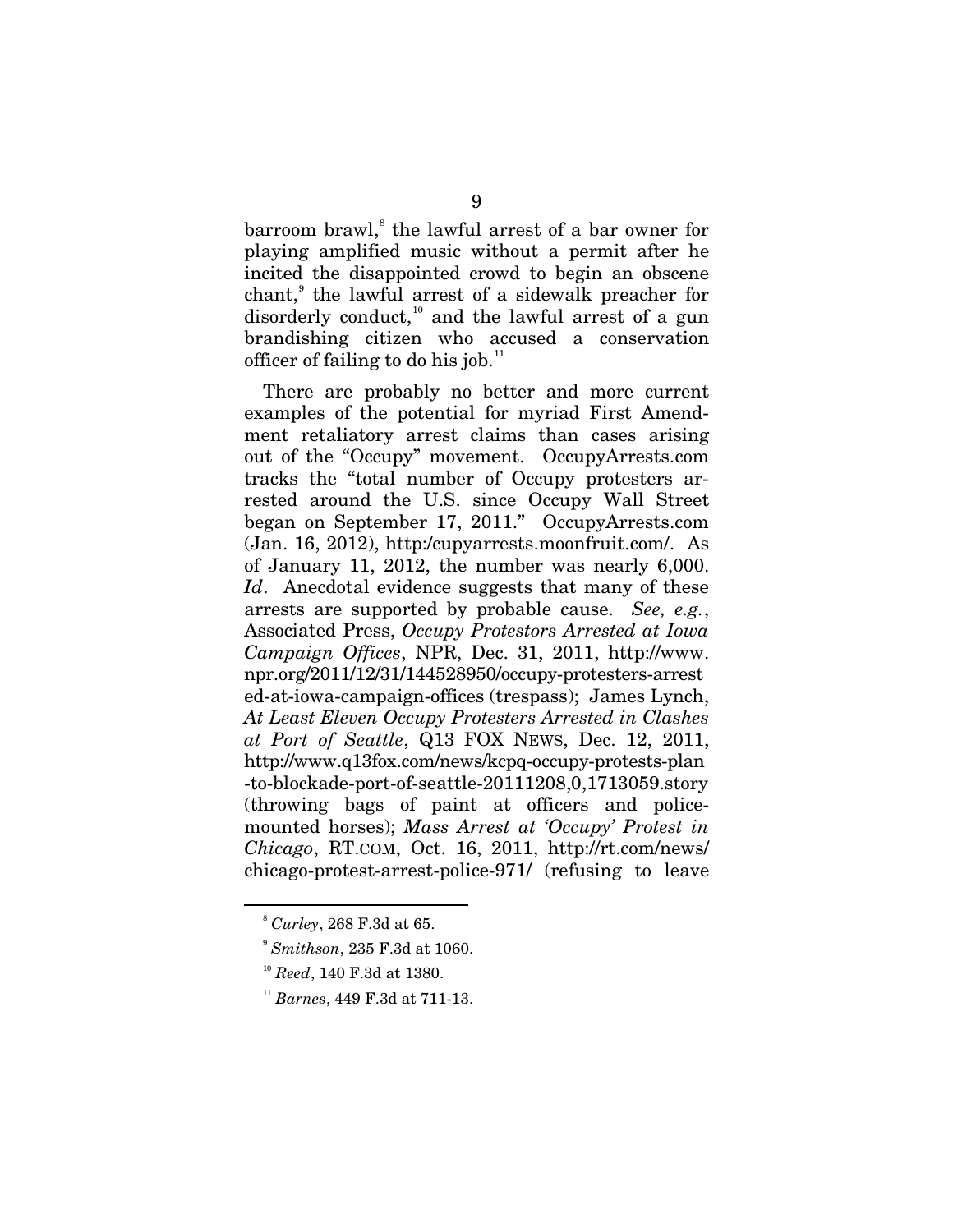a park after 11PM in violation of an ordinance). Despite these violations, any "Occupy" protester could claim he or she was "really" arrested for protesting—not trespass, disorderly conduct, an ordinance violation, etc. The "Occupy" protesters represent only a small (but rapidly growing) subset of arrestees who will have a First Amendment retaliatory arrest claim unless this Court disallows such claims if the arrest was supported by probable cause.

### **2. Officers Who Arrest Someone for Probable Cause Rather Than His or Her Speech Will Have Difficulty Defending Themselves.**

If probable cause does not bar First Amendment retaliatory arrest claims, courts will apply *Mt. Healthy* mixed-motive analysis to determine if the officer is liable. *Mt. Healthy City School District v. Doyle*, 429 U.S. 274, 287 (1977). Under *Mt. Healthy*, a plaintiff must demonstrate that he or she engaged in protected speech and that the speech was a motivating factor in the defendant's decision. The defendant can defend itself by demonstrating "that it would have reached the same decision . . . in the absence of the protected conduct." 429 U.S. at 287.

As mentioned above, motivation is easy to allege but hard to disprove. It is especially hard to disprove at the summary judgment stage where the presence of protected speech in conjunction with the contested action may be sufficient to create a genuine issue of material fact. State and local police officers absorb the speech they hear—like everything else they encounter—through a public safety filter. So if a speaker is denouncing his spouse, his child, a stranger, a well-known politician, or even the officer, the officer is going to be wondering whether such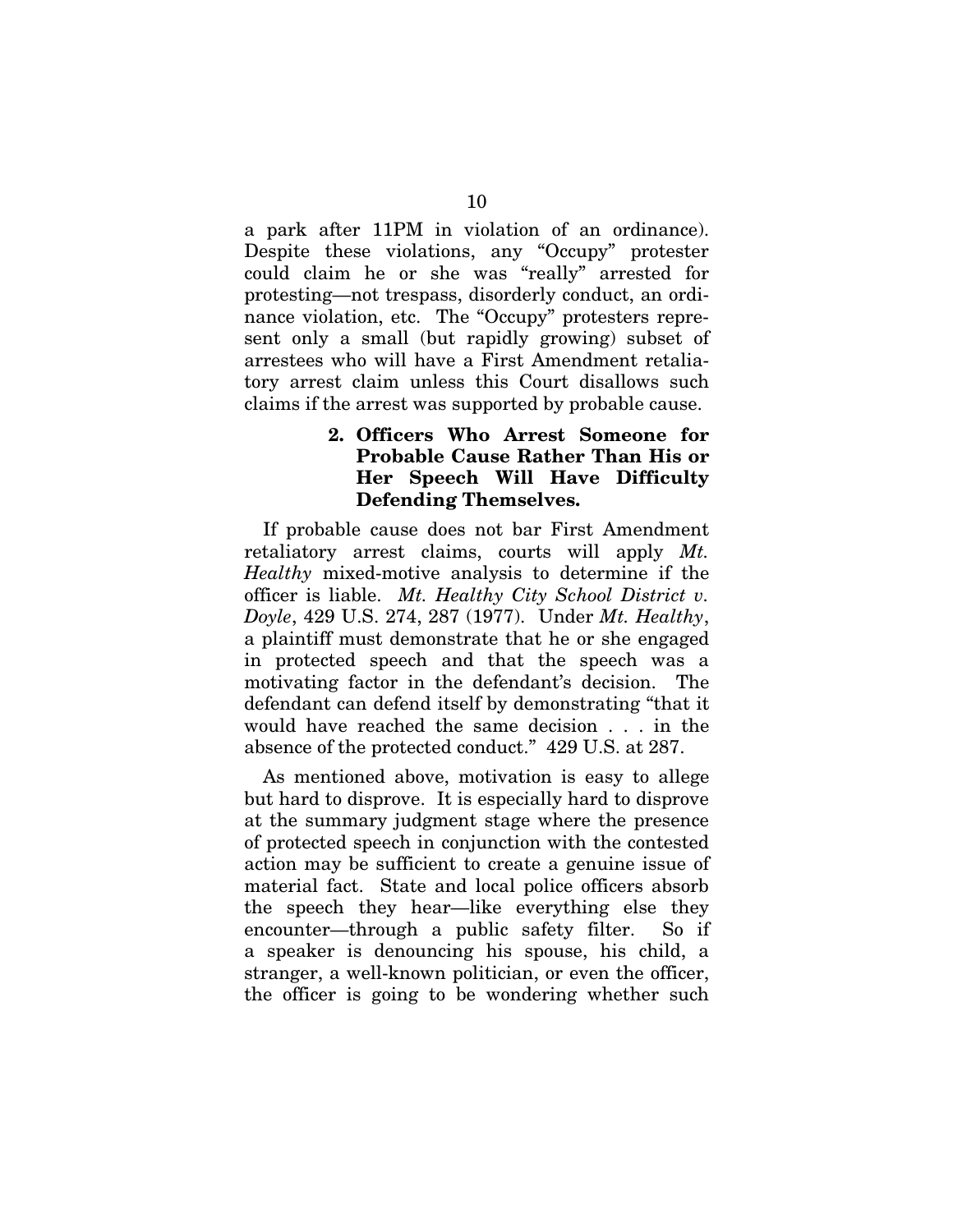statements could lead to domestic violence, are indicative of child abuse, might lead to a breach of the peace, or are indicative of intoxication.

It is difficult for a police officer to explain—and for a court to sort out—whether the officer hearing the speech in the above paragraph was motivated by concern a crime had been or would be committed based on instincts and experience—or because the officer simply found the speech offensive. Police officers—unlike almost every other public employee other than perhaps teachers—routinely hear offensive speech and encounter offensive behavior that is often directed at them personally. It may be difficult to believe any person would not react negatively to such speech. Yet police generally have training and experience to expect this speech and not react to it or take it personally—even if it is personal. *See King*, 519 F.3d at 607 ("King's statements were not directed at Officer Ambs in any personal way, and King offers no evidence to suggest that Officer Ambs was motivated by the content of King's statements rather than the fact of the repeated obstruction.").

A second reason officers who arrest someone for probable cause and not protected speech will have difficulty defending themselves is that in the fast moving events of the streets, arrests often transpire in minutes, or even seconds. An officer has to respond to a situation he or she encounters then and there. Particularly if the arrestee is potentially dangerous, the officer will have no time to document his or her "real" reasons for the arrest. And the officer will have no time before the arrest to first consult with a colleague, a supervisor, or a therapist about whether personal bias, hurt feelings, or subconscious feelings generated by speech might "really" be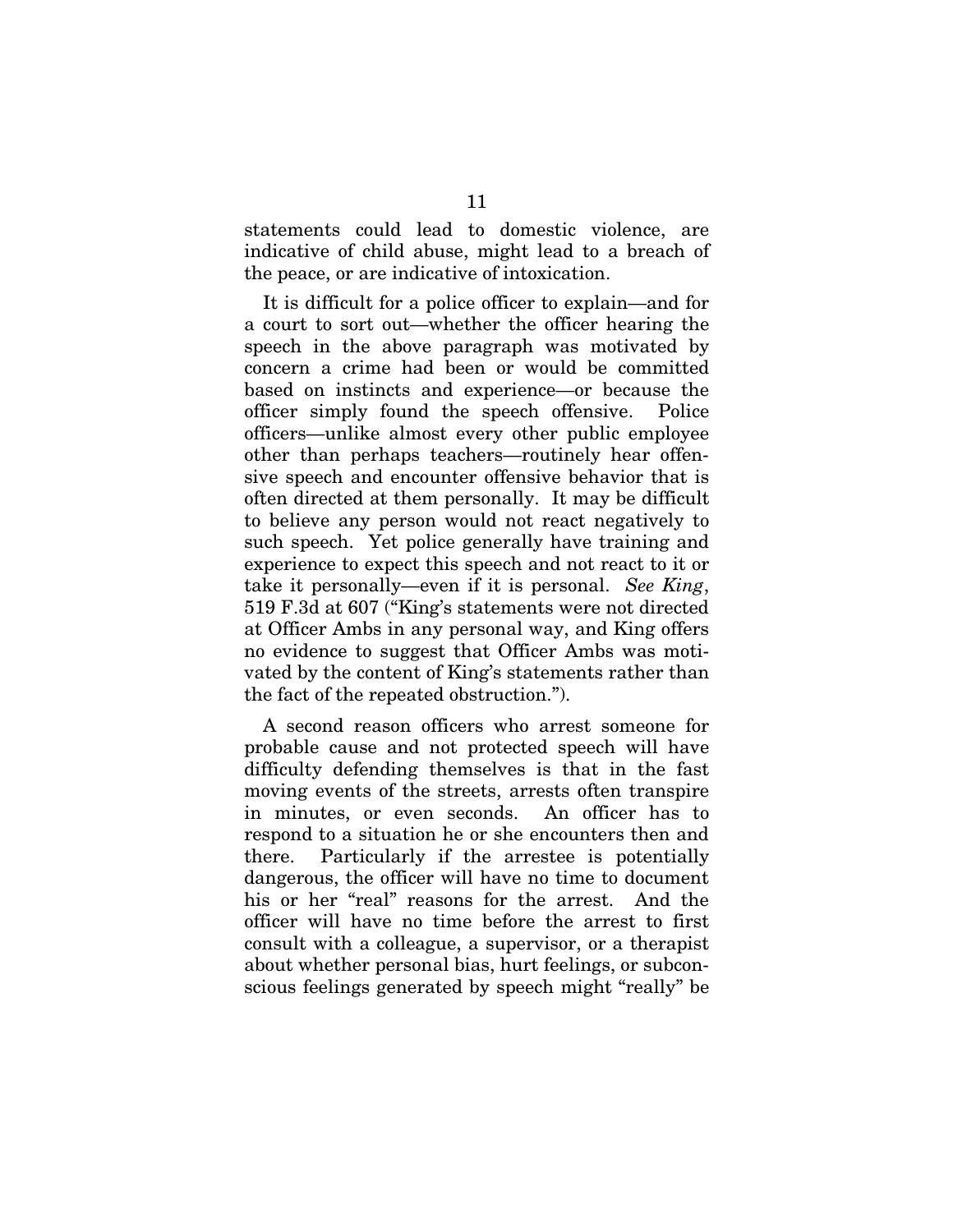motivating the arrest rather than the obvious legal violation.

State and local police officers will have particular difficulty defending themselves when they properly rely on constitutionally protected speech in the determining whether there is probable cause to make an arrest. Probable cause is a totality of the circumstances inquiry. *Illinois v. Gates*, 462 U.S. 213, 238 (1983). Protected speech is not exempt from the probable cause inquiry. Indeed, there are circumstances in which constitutionally protected speech *is* the "but-for" cause of a lawful arrest.

For example, Thomas Jefferson's aphorism "From time to time, the tree of liberty must be watered with the blood of patriots and tyrants" is constitutionally protected speech. Yet, when that aphorism appears on the T-shirt of a driver who has been pulled over for expired license plates shortly after a federal office building has been bombed, the constitutionally protected speech on the shirt may suggest that the young man wearing the shirt had something to do with the bombing. Was the protected speech a motivating factor in the arrest? Certainly. Would the arrest have been made in the absence of the protected speech? Perhaps not. Under the *Mt. Healthy* framework, how will the officer in this situation be able to defend a First Amendment claim when constitutionally protected speech was relied on in the probable cause inquiry—and properly so?

### **3. The Presence of Constitutionally Protected Speech May Deter Officers From Making Lawful Arrests**.

If this Court rules First Amendment retaliatory arrest claims are not barred by probable cause a state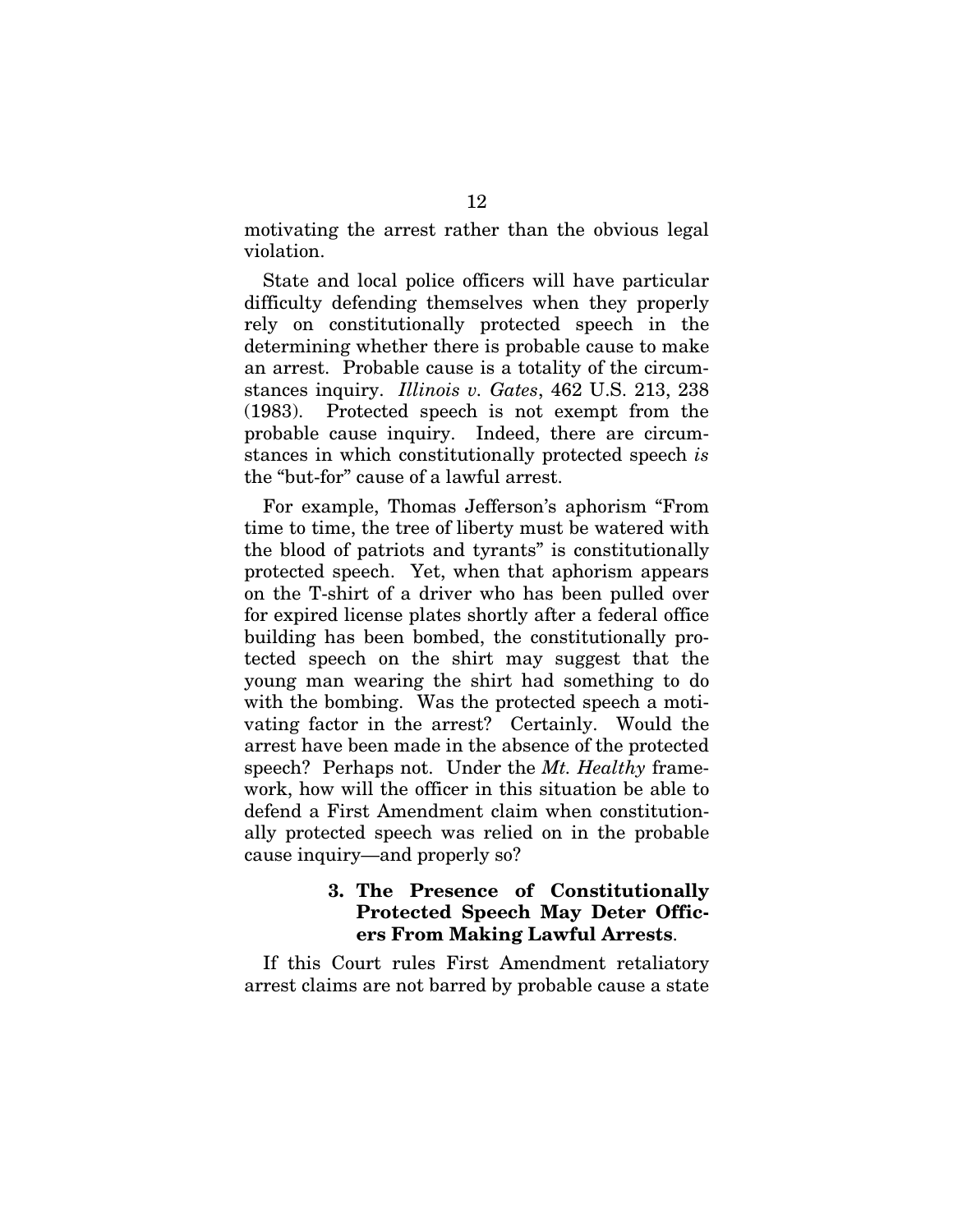or local police officer will know that a shop lifter or even a bank robber wearing an "Cops Suck" t-shirt may later "realize" he or she has a First Amendment retaliatory arrest claim. Officers, who usually have discretion to not arrest, should not be put in the position where doing the right thing—making the arrest regardless of the speech—will possibly subject them to a lawsuit for money damages.

Officers might be most reticent to arrest where, as described in the section immediately above, the constitutionally protected speech is a contributing factor to the probable cause analysis because these claims will be the hardest to defend. However, case law suggests that constitutionally protected speech often is indicative of the possibility a very serious crime may be committed. *See, e.g., Fogel v. Collins*, 531 F.3d 824, 827 (9th Cir. 2008) (police called to investigate van with the words "I AM A FUCKING SUICIDE BOMBER COMMUNIST TERRORIST" "PULL ME OVER, I DARE YA" written on back); *Ponce v. Socorro Independent School District*, 508 F.3d 765, 767 n. 1 (5th Cir. 2007) (high school student arrested after discovery of notebook that, among other things, detailed plans for Columbine style attack on local high school). Similarly, political assassination and crimes of terror are crimes of ideology that may be revealed through the constitutionally protected statements of the perpetrator. State and local police officers may be deterred from making arrests particularly where constitutionally protected speech contributes to the probable cause analysis of very serious possible crimes, unless this Court adopts a no-probable-cause rule for retaliatory arrest claims.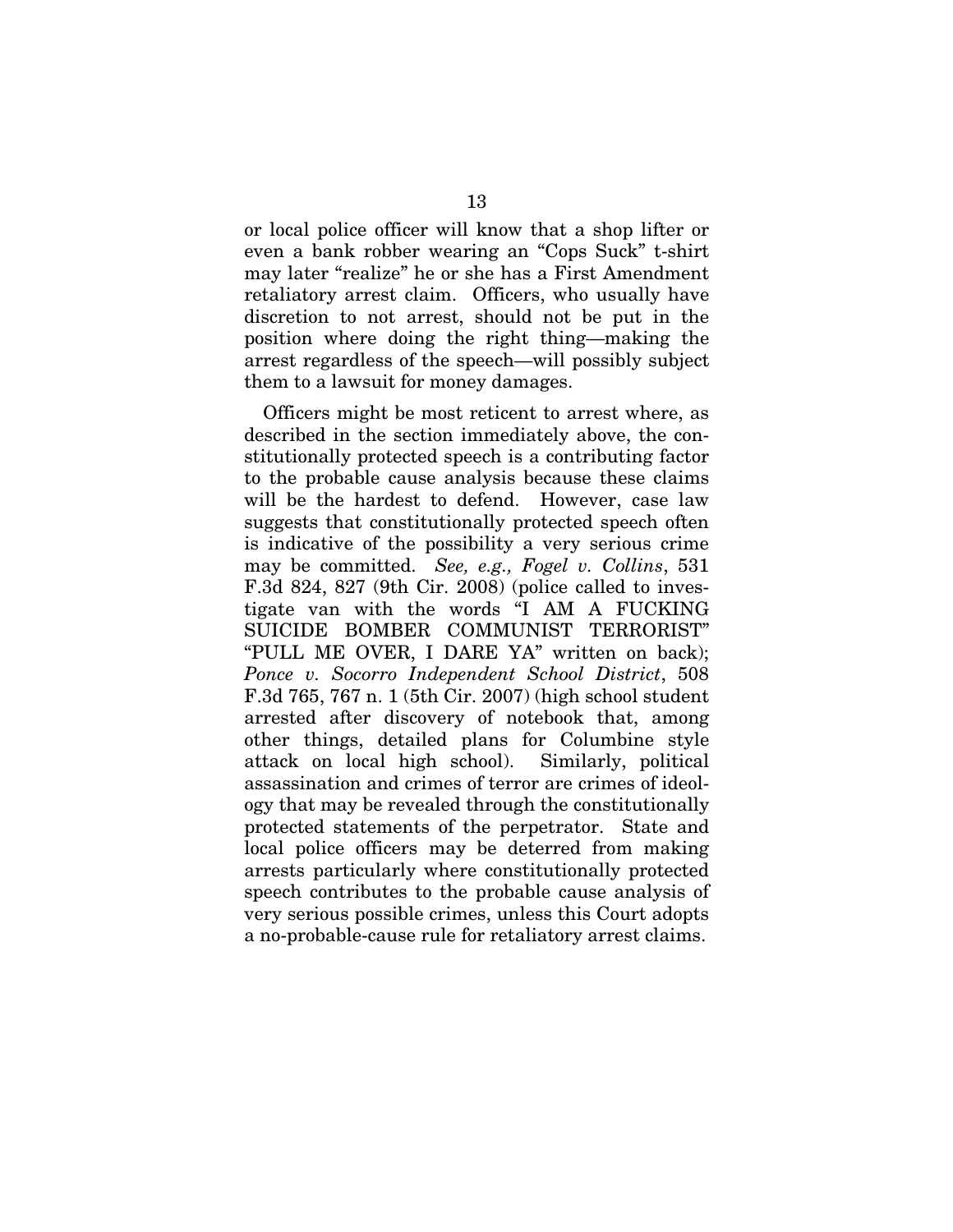### **4. Savvy Arrestees May Purposefully Engage in Constitutionally Protected Speech to Avoid Arrest.**

Unfortunately, many arrestees may be savvy, having been arrested multiple times. *See Recidivism*, OFFICE OF JUSTICE PROGRAMS, [http://bjs.ojp.usdoj.gov/](http://bjs.ojp.usdoj.gov/%20index.cfm?ty=tp&tid=17)  [index.cfm?ty=tp&tid=17](http://bjs.ojp.usdoj.gov/%20index.cfm?ty=tp&tid=17) (last visited Jan. 16, 2012) ("[o]f the 272,111 persons released from prisons in 15 states in 1994, an estimated 67.5% were rearrested for a felony or serious misdemeanor within 3 years"). A savvy arrestee—particularly one who has been arrested for a petty or more vague offense (like disorderly conduct)—will know that he or she can create a First Amendment case by simply stating something awful or politically charged to the officer, unless this Court bars First Amendment retaliatory arrest claims based on probable cause.

The officer might think twice about arresting the person in light of a possible lawsuit. Even if the officer knows he or she likely would win because a First Amendment case would be weak, defending any lawsuit will be expensive, time consuming, and damaging to his or her career. At best, a savvy arrestee will now have a bargaining chip—a potential First Amendment lawsuit—in negotiating a sentence for his or her underlying offense, which will lead to a lower sentence. At worst, the police officer will simply abandon the arrest. Either result is detrimental to public safety and illustrates how the legitimate authority of state and local police is undermined.

### **B. True Victims of First Amendment Retaliatory Arrest Claims Have Recourse Other Than Litigation.**

Where a police officer admits the real reason he or she arrested a person was protected First Amend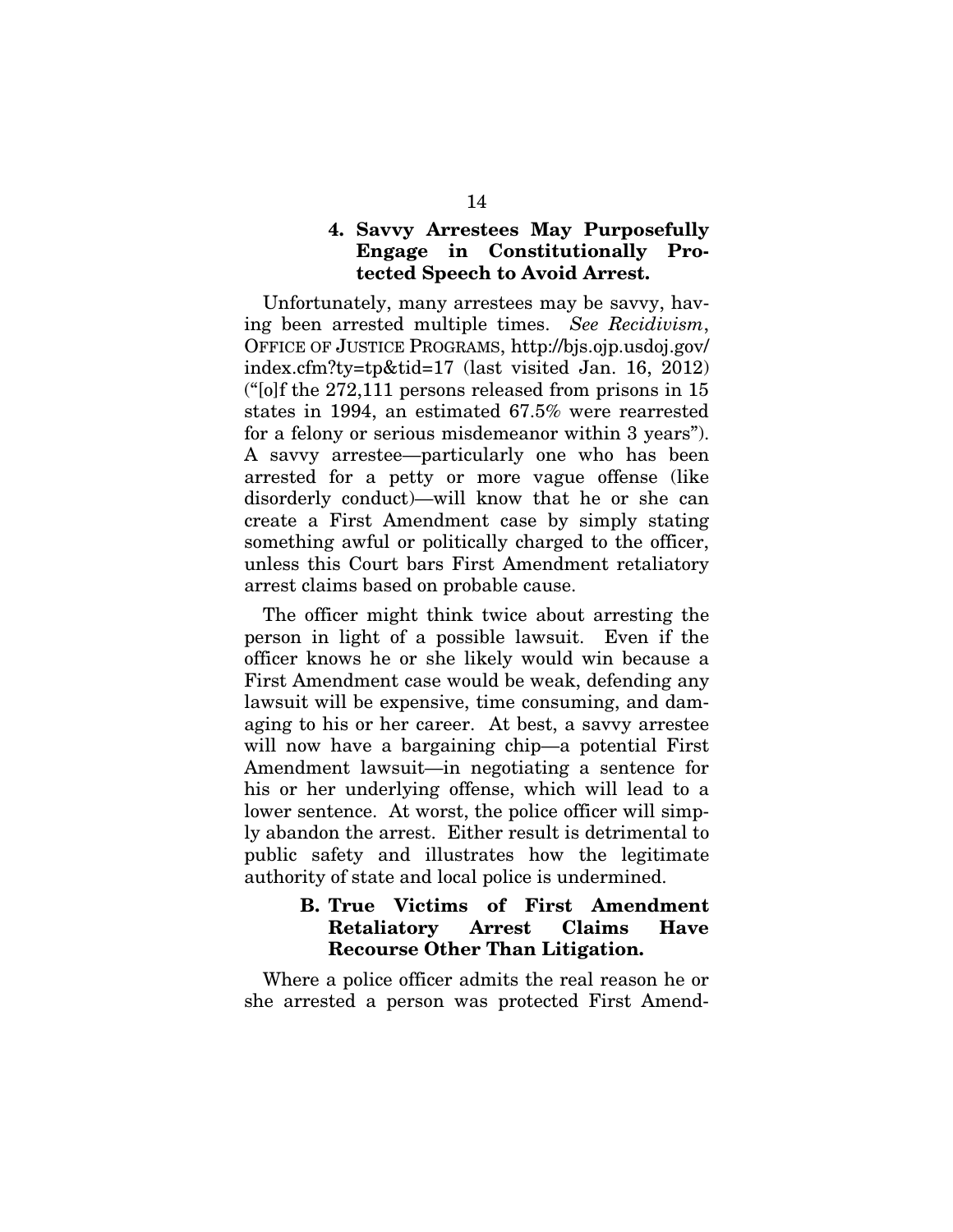ment speech or it is completely obvious (for example, the only drunken college students a campus police officer arrested for the entire year wore t-shirts with similar political messages), litigation is not the citizen's only option for seeking consequences for the First Amendment violation. The citizen also may complain to the police department employing the officer about the First Amendment violation. If the complaint has merit, the offending officer likely will be disciplined.

State and local law enforcement officers are required to comply with federal and state laws, local ordinances, and department rules and regulations or they are subject to discipline. Most police departments—in big and small cities—have established procedures for receiving and processing complaints against police officers. *See, e.g., How to File a Complaint*, CITY OF CHICAGO INDEPENDENT REVIEW AUTHORITY, <http://www.iprachicago.org/howtofile.html> (last visited Jan. 16, 2012); *Forms and General Information*, CITY OF MT. PLEASANT, MICHIGAN, <http://www.iprachicago.org/howtofile.html> (last visited Jan. 16, 2012) (Mt. Pleasant, Michigan is a city of about 26,000 people). Big cities like Washington, D.C., have entire offices dedicated to receiving and investigating complaints against police officers. OFFICE OF POLICE COMPLAINTS (Jan. 16, 2012), [http://policecomplaints.dc.gov/occr/site/default.asp.](http://policecomplaints.dc.gov/occr/site/default.asp) At least one state, California, requires all police departments in the state to adopt written complaint procedures. *See Personnel Complaint Procedure*, SACRAMENTO POLICE DEPARTMENT, http://www.sacpd. org/contact/complaint/ (last visited Jan. 16, 2012) (discussing CAL. PENAL § 832.5(a) which states: "Each department or agency in this State which employs peace officers shall establish a procedure to investi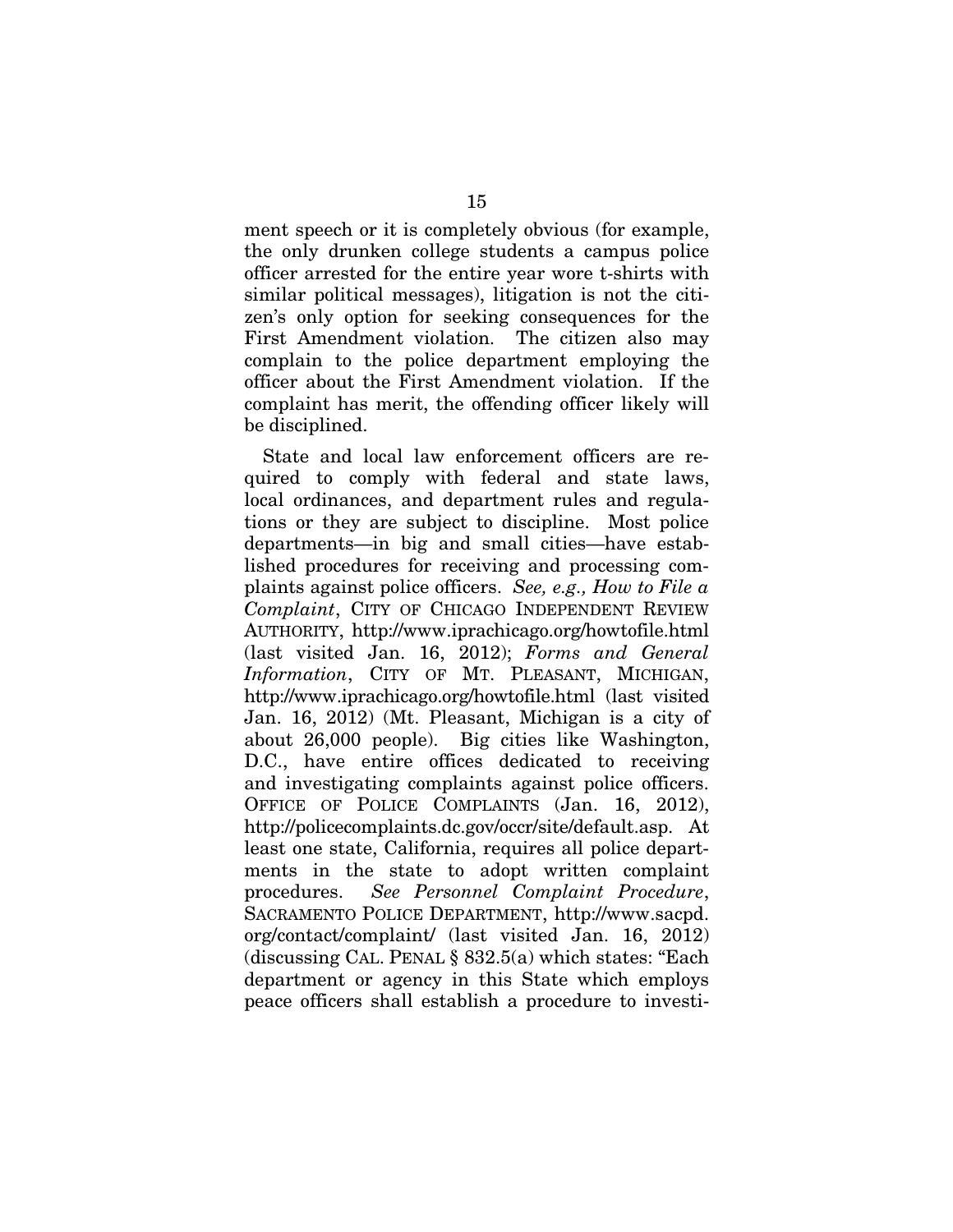gate citizens' complaints against the personnel of such departments or agencies, and shall make a written description of the procedure available to the public."). Police department websites generally explain when and how to file a complaint, provide a complaint form, explain when and how the complaint is investigated, what the results of the investigation might be, when and how the complainant will be notified of the results, and what appeal procedure is available. *See, e.g., City of Rochester*, ROCHESTER POLICE DEPARTMENT CITIZEN COMPLAINT PROCESS, <http://www.cityofrochester.gov/rpdcomplaintprocess/> (last visited Jan. 16, 2012).

Violation of federal law generally appears to be grounds for a valid complaint against a police officer. *See, e.g., Police Department*, TOWN OF MADISON, <http://www.town.madison.wi.us/police/complaint.html> (last visited Jan. 16, 2012) ("Complaints can be filed if you believe a police officer employed by the Town of Madison has violated a department rule, town ordinance, state or federal law, or standards of acceptable conduct."). Consequences for a valid complaint generally include disciplinary action against the offending officer or criminal charges if appropriate or a change in department policy. *See, e.g., Citizen Complaints*, CITY OF MILWAUKEE, http://city.milwau kee.gov/Police/CitizenComplaints.htm (last visited Jan. 16, 2012) ("If the Chief of Police determines there is a violation of Department Rules and Procedures, federal or state laws, ordinances of the city of Milwaukee, or policies and procedures of the Milwaukee Police Department, criminal charges will be sought, disciplinary action and or a change of policy may result.").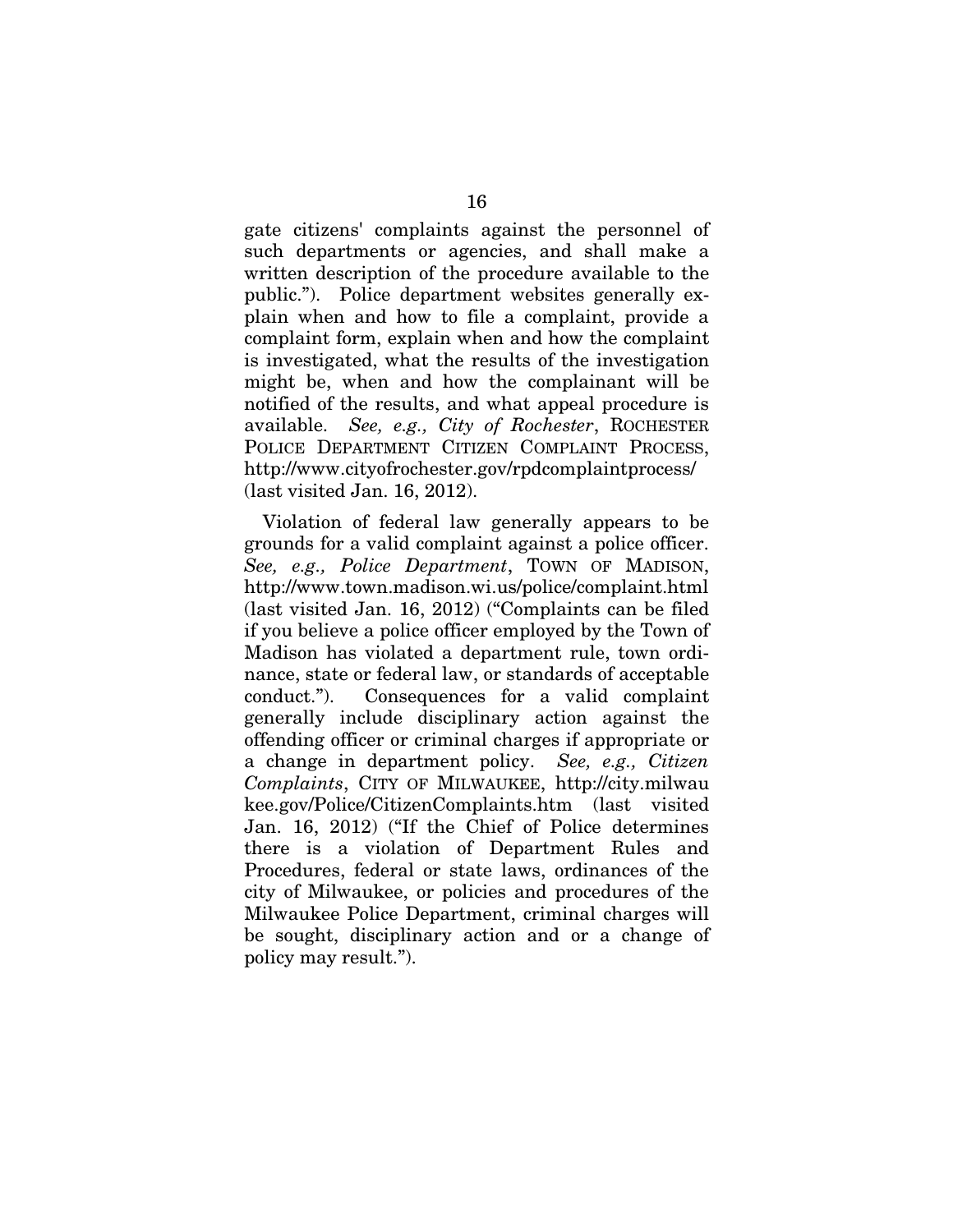In short, where a police officer admits (or it is obvious) he or she arrested a citizen in violation of his or her First Amendment rights—even if probable cause exists for the arrest—in most, if not all, jurisdictions a citizen will be able to bring a complaint to the police department about the violation. If violations of federal law are actionable under the department's complaint procedure it is likely the offending officer will be disciplined. While a sustained complaint against a police officer will not result in money damages it may lead to a change in behavior by the arresting officer and even the entire police department.

#### **C. The Rationale of** *Hartman* **Extends to Retaliatory Arrest Claims.**

In *Hartman*, this Court held that a plaintiff could not maintain a retaliatory prosecution action unless he or she could show the absence of probable cause for bringing the underlying criminal charges. The Court based this conclusion on three grounds: (1) evidence of probable cause is relevant to determining the motive for the prosecution, 547 U.S. at 259-61; (2) evidence of probable cause can help bridge a chain of causation, *id*. at 261-65; and (3) there is a presumption of prosecutorial regularity, *id.* at 263. All three grounds also justify holding that an absence of probable cause to arrest is an element of a retaliatory arrest claim.

First, evidence of probable cause supports the validity of a challenged arrest every bit as much as it supports the validity of a challenged prosecution. "Because showing an absence of probable cause will have high probative force, and can be made mandatory with little or no added cost, it makes sense to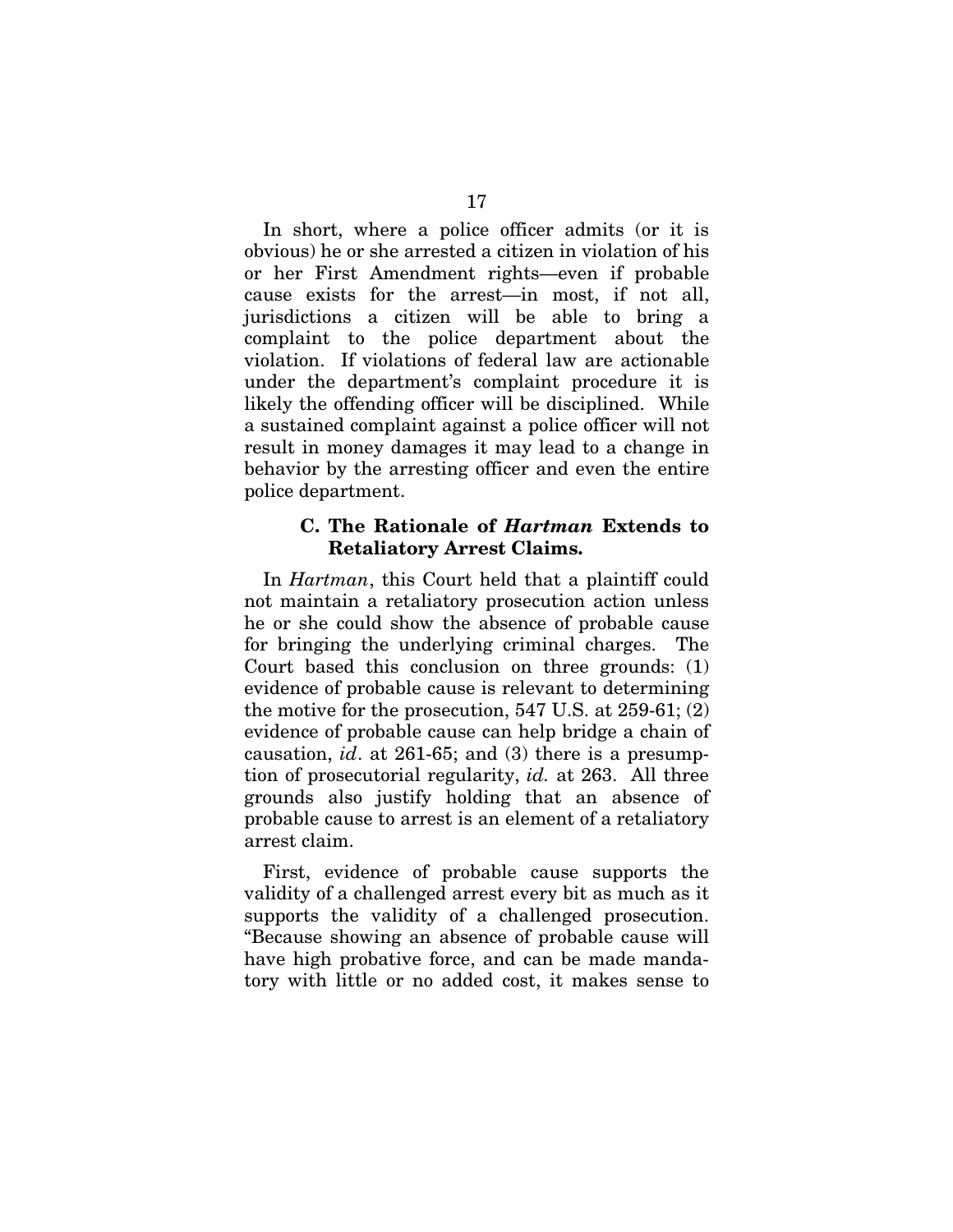require such a showing as an element of a plaintiff's case." *Hartman*, 547 U.S. at 265-66.

Second, evidence of probable cause helps bridge the chain of causation in retaliatory arrest cases. As this case demonstrates, the notion that retaliatory arrest cases inevitably will have a direct chain of causation ignores that arrests often are the product of teamwork, and the arresting officer may well be acting on information provided by others. So this factor weighs in favor of extending *Hartman* to retaliatory arrest claims.

Third, the objective presence of probable cause creates an evidentiary presumption of regularity that should be extended to the first line in the criminal justice system (arrests) if it has been afforded to the second (prosecutions). Because arrest is an inevitable precursor to prosecution, and even conviction, there is something anomalous about sanctioning an officer for arresting someone who may be validly arrested, prosecuted, and convicted, while all the other representatives in the criminal justice process prosecutor, presiding judge, and jury—have absolute immunity.

### **II. THE TENTH CIRCUIT ERRED IN DENYING QUALIFIED IMMUNITY TO PETITIONERS.**

At the very least, Petitioners are entitled to qualified immunity. When, as here, circuit court case law has been called into question by Supreme Court case law on a related subject, that old circuit court case law cannot be deemed "clearly established" when the circuit court has yet to rule on the impact of the new Supreme Court precedent. If it is, the fundamental purposes of qualified immunity are undermined and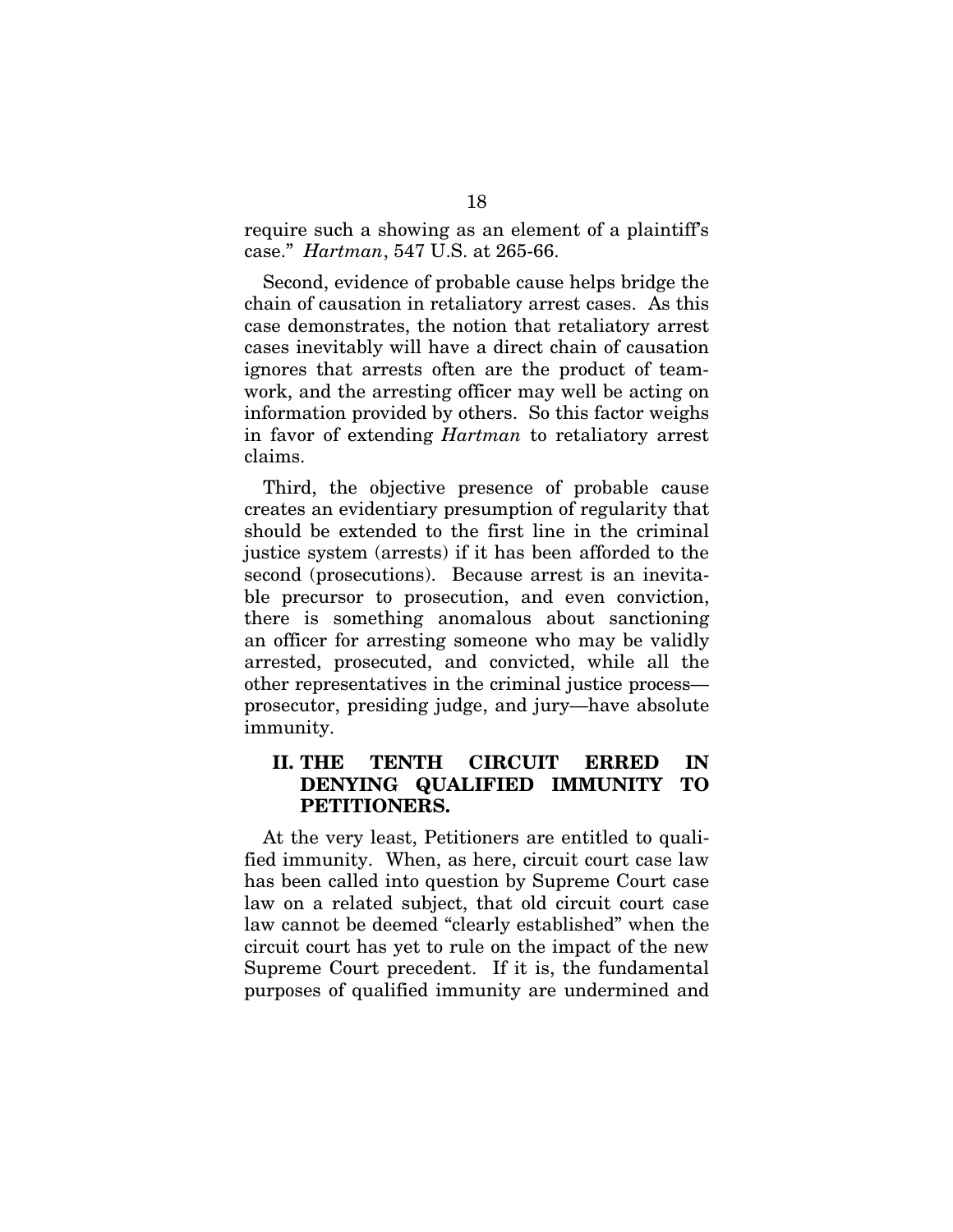lay persons are effectively required to accurately predict the legal rulings of judges.

Qualified immunity is available to a government defendant so long as the defendant's actions do not violate clearly established law. *Harlow v. Fitzgerald*, 457 U.S. 800, 818 (1982). Three judgments underlie the doctrine of qualified immunity. First, there is a strong public interest in protecting public officials from the costs associated with litigation. 457 U.S. at 816. Qualified immunity allows public officials to terminate meritless claims at the earliest possible point. *Id*. at 814. Second, allegations of subjective motivation can be used to shield baseless claims from summary judgment. *Id.* at 817-18. Therefore, qualified immunity allows the public official to terminate the litigation by showing that his or her conduct was *objectively* reasonable. Finally, the objective legal reasonableness standard avoids the unfairness of imposing liability where the law is uncertain. *Id.* at 819.

All of these rationales for qualified immunity are undermined by denying it to the officers in this case who had no way of knowing the Tenth Circuit would not extend *Hartman* to retaliatory arrest claims. Tenth Circuit precedent on retaliatory arrests was no longer clearly established post-*Hartman*. Indeed, just days before the events in question here, the Sixth Circuit, which previously had agreed with the Tenth Circuit<sup>[12](#page-27-0)</sup> that the presence of probable cause does not bar First Amendment retaliatory arrest claims, *Greene v. Barber*, 310 F.3d 889, 895-97 (6th Cir. 2002), held that *Hartman* modified its precedent, and that *Hartman*'s rule extended to First Amend-

<span id="page-27-0"></span><u>.</u>

<sup>12</sup> *DeLoach v. Bevers*, 922 F.2d 618, 620 (10th Cir. 1990).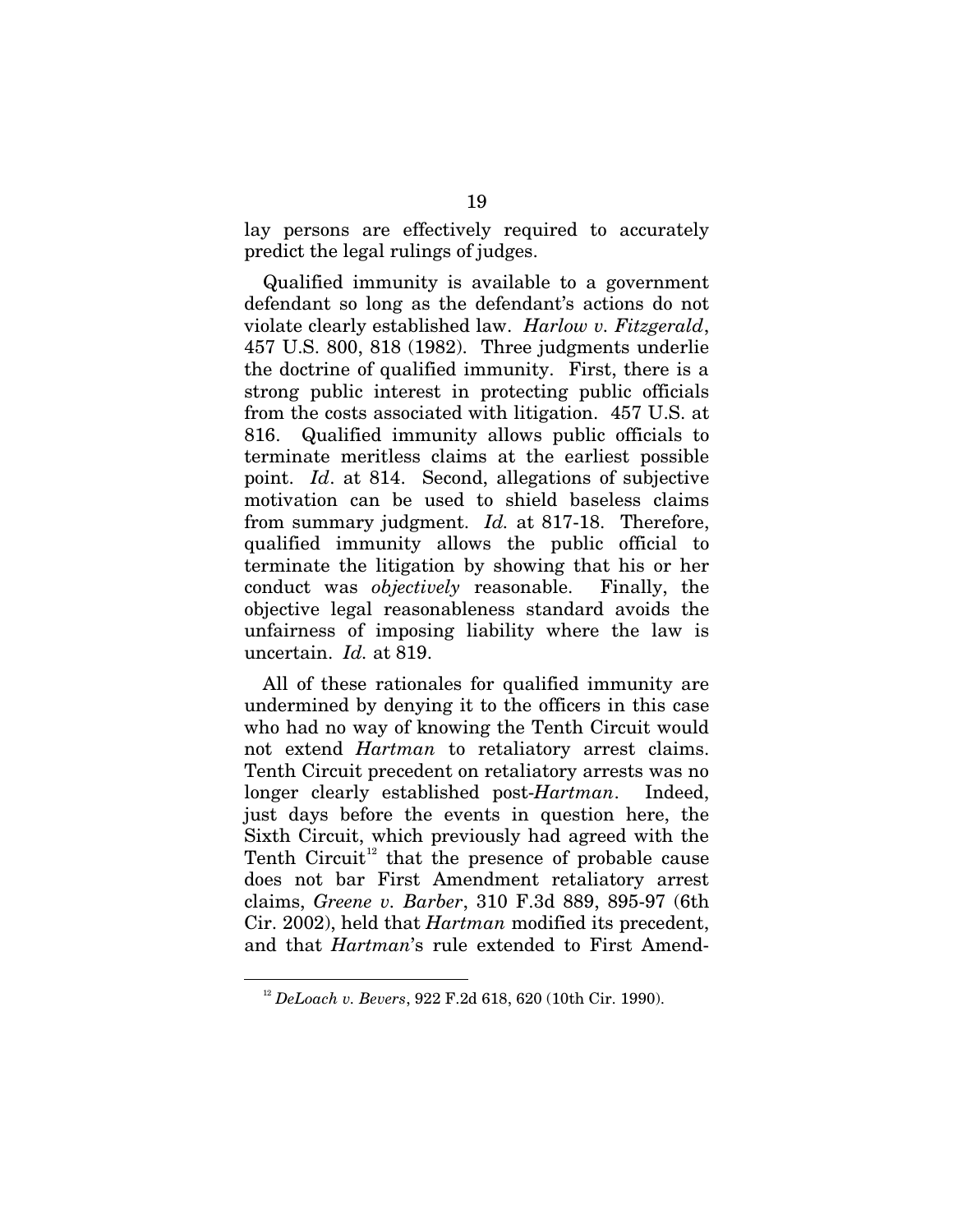ment retaliatory arrest claims. *Barnes*, 449 F.3d at 719-20.

Police officers and other government officials are lay people not legal scholars or legal psychics. The Tenth Circuit's prior position that probable cause does not bar First Amendment retaliatory arrest claims had been a minority position;[13](#page-28-0) *Hartman* arose out of a species of cases that included both retaliatory prosecutions and arrest; and one of the other minority circuits had changed its position in light of *Hartman*. Given this, it is highly doubtful that any careful attorney advising a plaintiff on the likelihood of prevailing on a First Amendment retaliatory arrest claim in the Tenth Circuit after *Hartman* would tell the client anything other than it will depend upon how the Tenth Circuit applies *Hartman*. In short, until this Court or the Tenth Circuit addressed the

-

<span id="page-28-0"></span><sup>&</sup>lt;sup>13</sup> *Keenan*, 290 F.2d at 262 (Fifth Circuit holding that "If probable cause existed, however, or if reasonable police officers could believe that probable cause existed, they are exonerated"); *Curley*, 268 F.3d at 73 (Second Circuit holding "because defendants had probable cause to arrest plaintiff, an inquiry into the underlying motive for the arrest need not be taken"); *Smithson*, 235 F.3d at 1063 (Eighth Circuit holding "even if this pretextual argument were proven at trial, it would not nullify the finding of probable cause to believe that Smithson was violating the sound ordinance, nor would it prevent the application of the qualified immunity defense"); *Merkle v. Upper Durbin School District*, 211 F.3d 782, 794 (3d Cir. 2000) (noting that while police had probable cause to arrest teacher based on information provided by school authorities, issue of fact remained as to whether school authorities had probable cause to pursue teacher's prosecution); *Reed*, 140 F.3d at 1383 (Eleventh Circuit stating "Because we hold that the officers had arguable probable cause to arrest Anderson for disorderly conduct, we must also hold that the officers are also entitled to qualified immunity from the plaintiff's First Amendment claims").